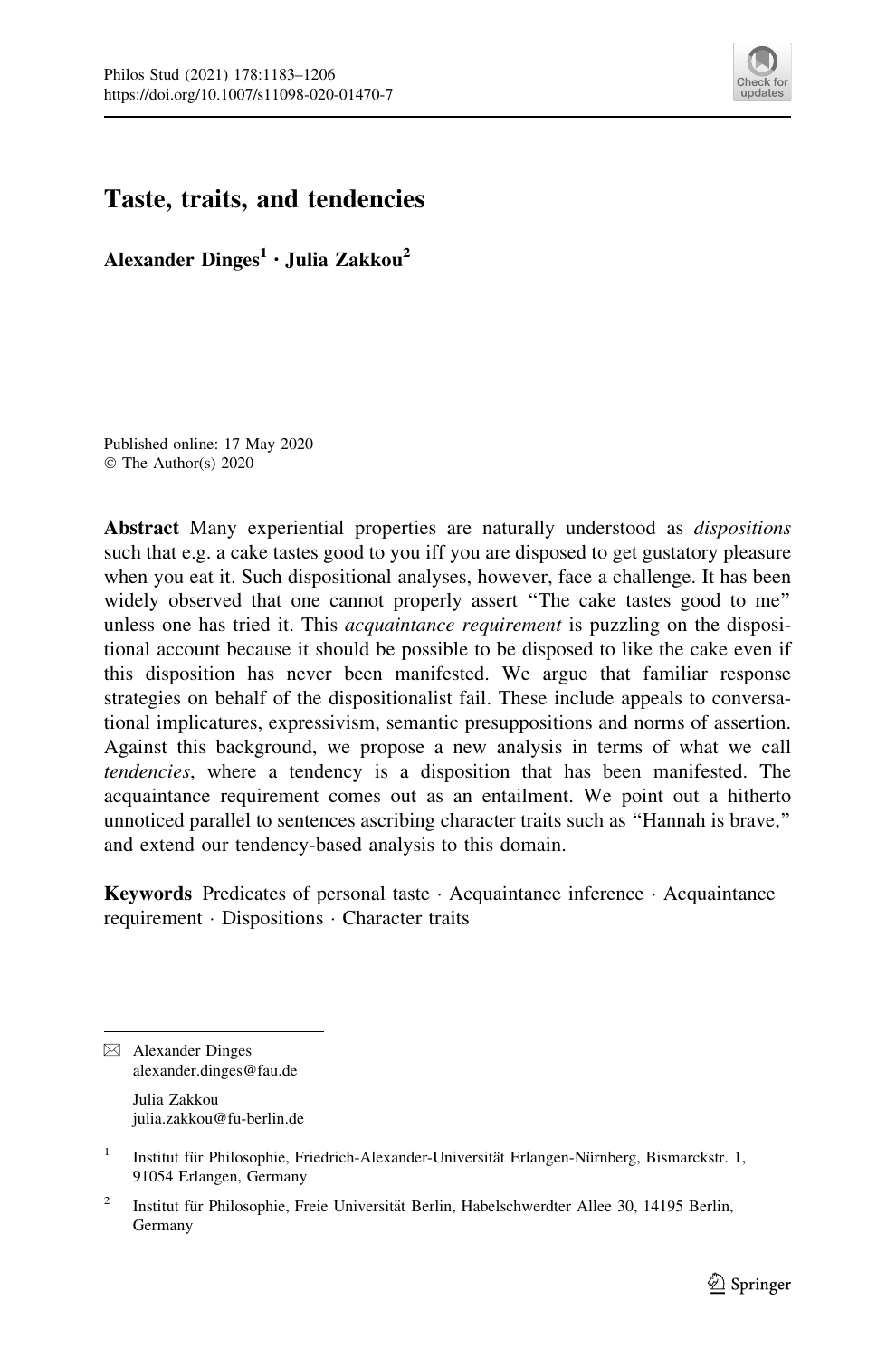## 1 Introduction

What is it for something to taste good to someone? What is it, for instance, for a cake to taste good to you? It is very natural to appeal to dispositions in response. The cake tastes good to you iff you are disposed to get gustatory pleasure when you eat it (roughly).<sup>1</sup> Now consider what it takes for you to properly assert

(1) The cake tastes good to me.

Whatever you know about the ingredients of the cake or about other people's reactions to the cake, this assertion seems problematic unless you've tried the cake. If you haven't tried the cake, you should rather say things like

(2) The cake might/will/would taste good to me.<sup>2</sup>

On the dispositional analysis, this acquaintance requirement seems puzzling. Dispositions can be had even if they have never been manifested. For instance, a vase can be breakable even if it never breaks. It should thus be possible to have a disposition to get gustatory pleasure from eating the cake even if you've never actually had these experiences and, hence, even if you've never tried the cake. So why can't you properly assert that the cake tastes good to you when you haven't tried it?

Similar puzzles arise for a number of predicates from the experiential domain. In each case, an acquaintance requirement clashes with an otherwise plausible dispositional analysis. Our example above involved an explicitly relativized predicate of personal taste, a relativized PPT, for short. Acquaintance requirements also appear with bare PPTs, as in

(3) The cake tastes good.<sup>3</sup>

We find analogous requirements in the much broader class of *appearance* predicates, whether we complement these predicates with descriptive or with evaluative terms.

- (4) The cake tastes salty/good (to me).
- (5) The table looks red/beautiful (to me).
- (6) The perfume smells floral/nice (to me).

Proper assertions of (4), (5) and (6) all seem to require first-personal contact with the object in question.<sup>4</sup> Turning to *aesthetic* predicates, the eminent "acquaintance" principle'' states that ''judgements of aesthetic value […] must be based on firsthand experience of their object'' (Wollheim [1980:](#page-23-0) 233). For instance, you cannot

See e.g. Egan ([2014:](#page-22-0) §5), Ninan (2014: 307) and Anthony [\(2016:](#page-22-0) 697–698).

<sup>&</sup>lt;sup>2</sup> See e.g. Bylinina [\(2017:](#page-22-0) 300–301) and Anand and Korotkova ([2018](#page-22-0): 59).

<sup>3</sup> See e.g. Pearson [\(2013](#page-22-0): 117), Klecha [\(2014](#page-22-0): 451), MacFarlane [\(2014](#page-22-0): 3), Ninan [\(2014](#page-22-0): 290–291), Bylinina ([2017:](#page-22-0) 300), Anand and Korotkova [\(2018](#page-22-0): 55–56) and Franzén (2018: 669).

<sup>&</sup>lt;sup>4</sup> See e.g. Pearson ([2013:](#page-22-0) 118), Ninan ([2014](#page-22-0): 291) and Rudolph [\(2020](#page-22-0): 207).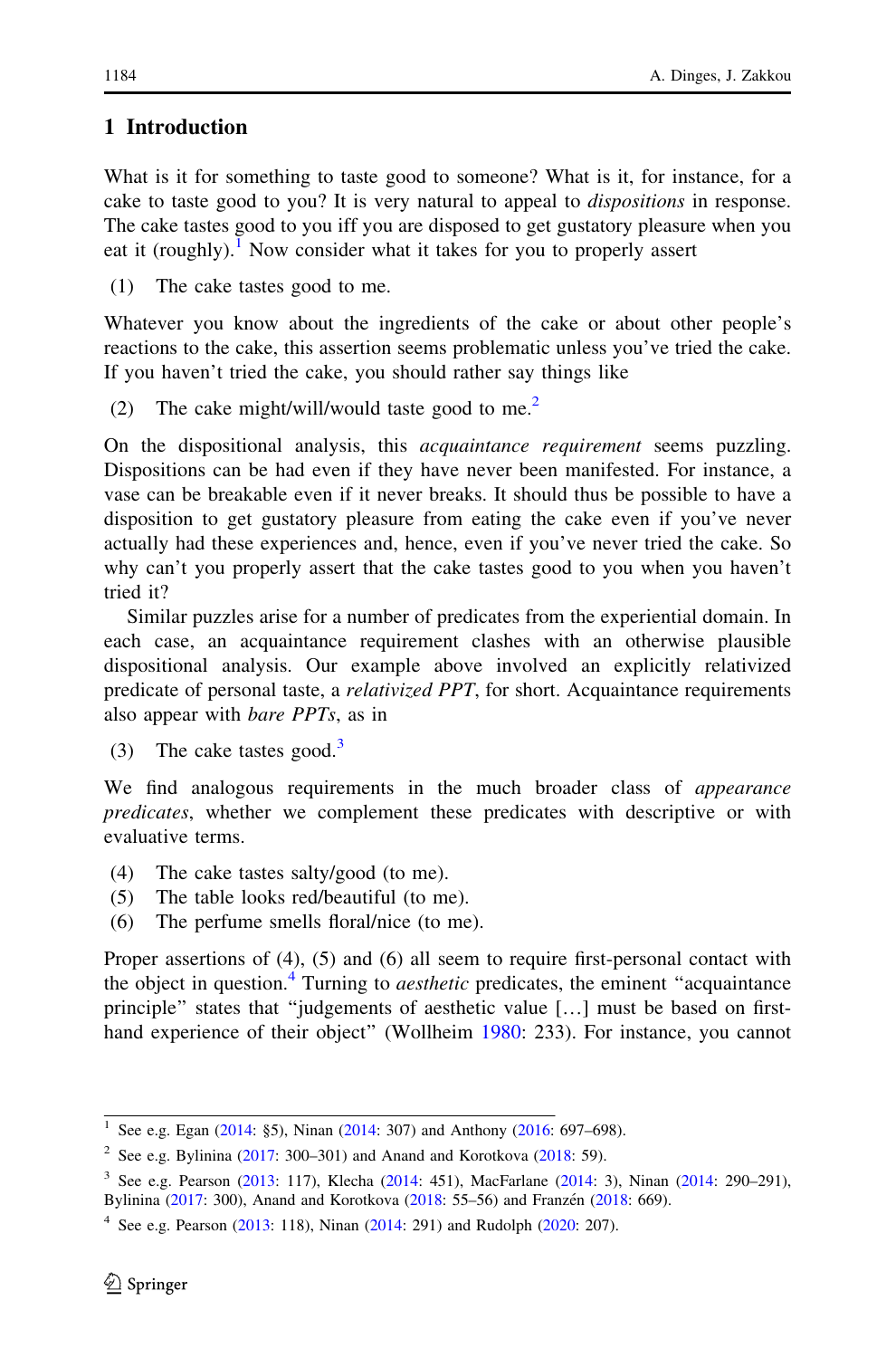properly assert (7) or (8) unless you have seen the Sagrada Familia or read Moby Dick.

- (7) The Sagrada Familia is stunning.
- (8) Moby Dick is moving.

Similarly, it seems that you cannot properly apply *predicates of adoration* to perceptual qualities when you haven't witnessed these qualities.

- (9) I like (the taste of) the cake.
- (10) I love (the sound of) Bach sonatas. $\overline{5}$

Acquaintance also seems required to properly express subjective attitudes towards the presence of descriptive and evaluative perceptual qualities, as in

- (11) I find the cake salty/tasty.
- (12) I find this picture colorful/beautiful.<sup>6</sup>

Assertions of all these sentences seem to require acquaintance, and yet it would be natural to analyze them dispositionally. This creates a tension, which needs to be resolved.

Surprisingly, the puzzle here is not restricted to the experiential domain. These further parallels have gone unnoticed, and they place important constraints on any adequate account. Consider ascriptions of character traits, as in

(13) Hannah is brave.

Once more, it is exceedingly natural to analyze such statements dispositionally. Hannah is brave iff she is disposed to act bravely when a situation calls for bravery (roughly).<sup>7</sup> At the same time, it seems problematic to assert (13) unless Hannah has acted bravely at least once before. When this condition isn't met, you should rather say things like

(14) Hannah might/will/would be brave.<sup>8</sup>

Why should this requirement be in place when braveness is just a disposition?

In this paper, we suggest a novel and unified solution to these puzzles. The basic idea is to abandon the dispositional analysis in favor of an analysis based on tendencies, where a tendency is understood as a disposition that has been manifested before. The acquaintance requirement comes out as an entailment of the proposition expressed.

Our discussion begins in the experiential domain. After outlining some semantic background assumptions (Sect. [2\)](#page-3-0), we assess dispositionalist attempts to explain the acquaintance requirement (Sect. [3\)](#page-6-0). We specifically discuss the ideas that assertions

 $5$  See e.g. Chomsky [\(1972:](#page-22-0) 191), Budd ([2003:](#page-22-0) 392) and Franzén ([2018:](#page-22-0) 676).

<sup>6</sup> See e.g. Bylinina [\(2017:](#page-22-0) 300) and Anand and Korotkova ([2018:](#page-22-0) 56).

<sup>&</sup>lt;sup>7</sup> See e.g. Miller  $(2014: 18n41)$  $(2014: 18n41)$  $(2014: 18n41)$  for this idea and further references.

 $8$  See e.g. Hampshire [\(1953](#page-22-0): 6), Alston [\(1970](#page-22-0): 62), Brandt (1970: 26) and Alvarez ([2017a](#page-22-0): 79, [b](#page-22-0): 127–128).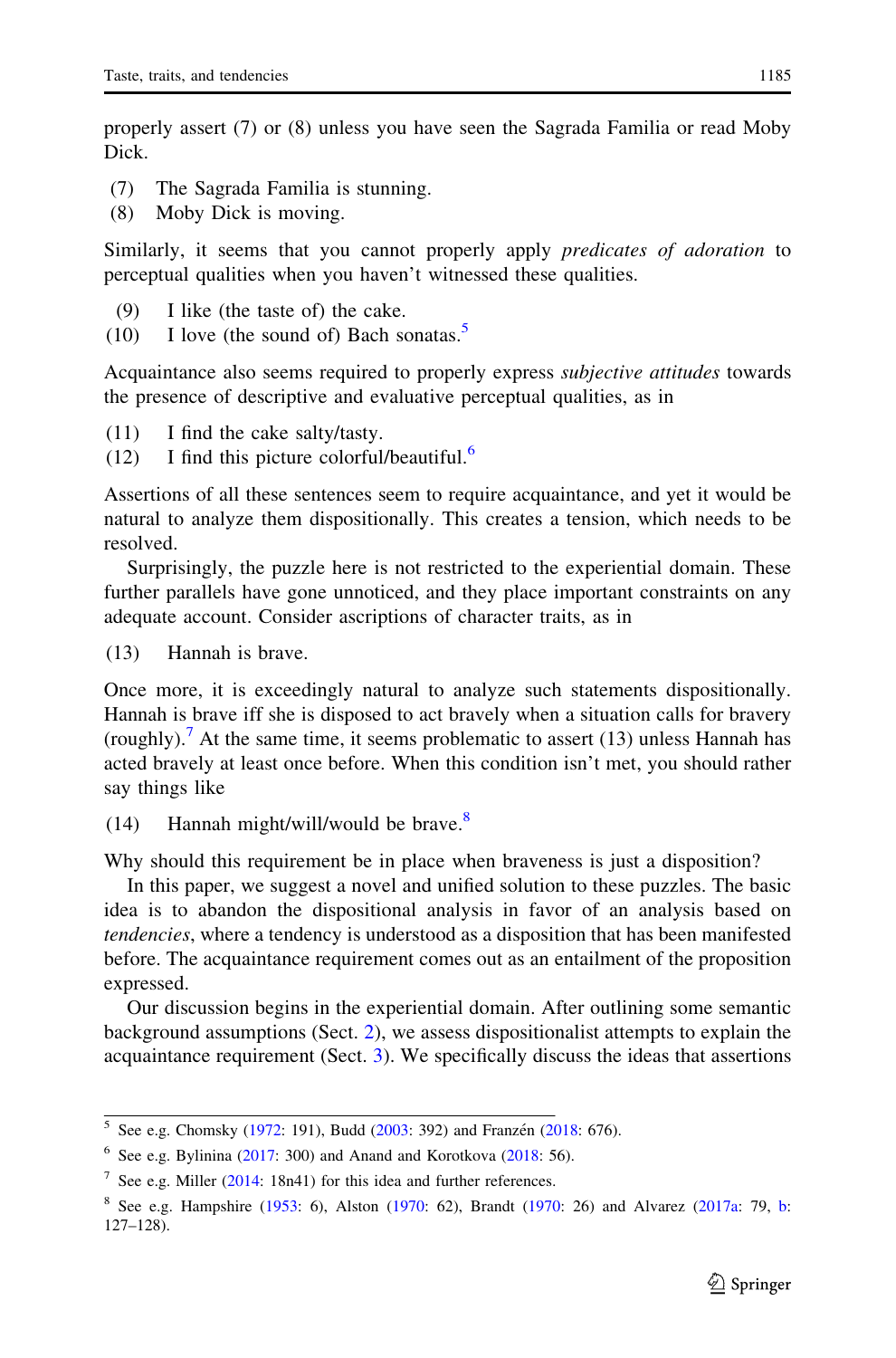<span id="page-3-0"></span>of sentence (1) conversationally implicate, express, semantically presuppose or epistemically require that the speaker has tried the cake. Accounts along these lines have been suggested in the literature, but we find them wanting. Against this background, we present and defend our tendency account (Sect. [4\)](#page-12-0). Elaborating on a proposal from Alvarez  $(2017a)$  $(2017a)$ , we go on to show that analogous considerations favor a tendency-based analysis of character traits (Sect. [5\)](#page-16-0).

Within the experiential domain, we focus on relativized PPTs throughout the subsequent discussion. This is primarily for methodological reasons. Most of the other predicates mentioned above create independent noise due to their controversial semantics. Relativized PPTs, meanwhile, are comparatively well understood, allowing us to study the acquaintance requirement in otherwise ideal circumstances. Given the complexity of the data surrounding the acquaintance requirement, one can only benefit from this simplification (some important disanalogies to bare PPTs remain to be explored; see e.g. footnotes 27, 30 and 34).

## 2 Semantic background assumptions

In this section, we lay out some semantic background assumptions. They account for some phenomena related to the acquaintance requirement, and thereby help us to focus on the genuinely puzzling cases.

We assume an ambiguity in our sentence (1) between what we will call a *stative* reading and an *episodic* reading.<sup>9</sup> The stative reading seems most prominent out of context, and it is forced in the following sentence.

(15) The cake tastes good to me. I tried it yesterday.

For this sentence to be true, the speaker has to be in some kind of state of liking the cake, but she doesn't have to be eating and enjoying the cake as she speaks. This contrasts with the following sentence.

(16) The cake tastes good to me right now.

Here the speaker plausibly refers to a specific present episode of eating and enjoying the cake.

This ambiguity may be clearer in past tense and future tense sentences such as

(17) The cake will taste good to me.

(18) The cake tasted good to me.

In these sentences, the stative reading is triggered when we consider changes in either the food in question or our taste. It features prominently in the following sentences.

(19) The cake will taste good to me once we've added the sugar coating.

(20) The cake tasted good to me before it went off.

<sup>&</sup>lt;sup>9</sup> Anthony ([2016\)](#page-22-0) discusses this ambiguity in detail and notes a parallel to the episodic/habitual ambiguity in eventive verb phrases. See also Cappelen and Hawthorne [\(2009](#page-22-0): 113n21).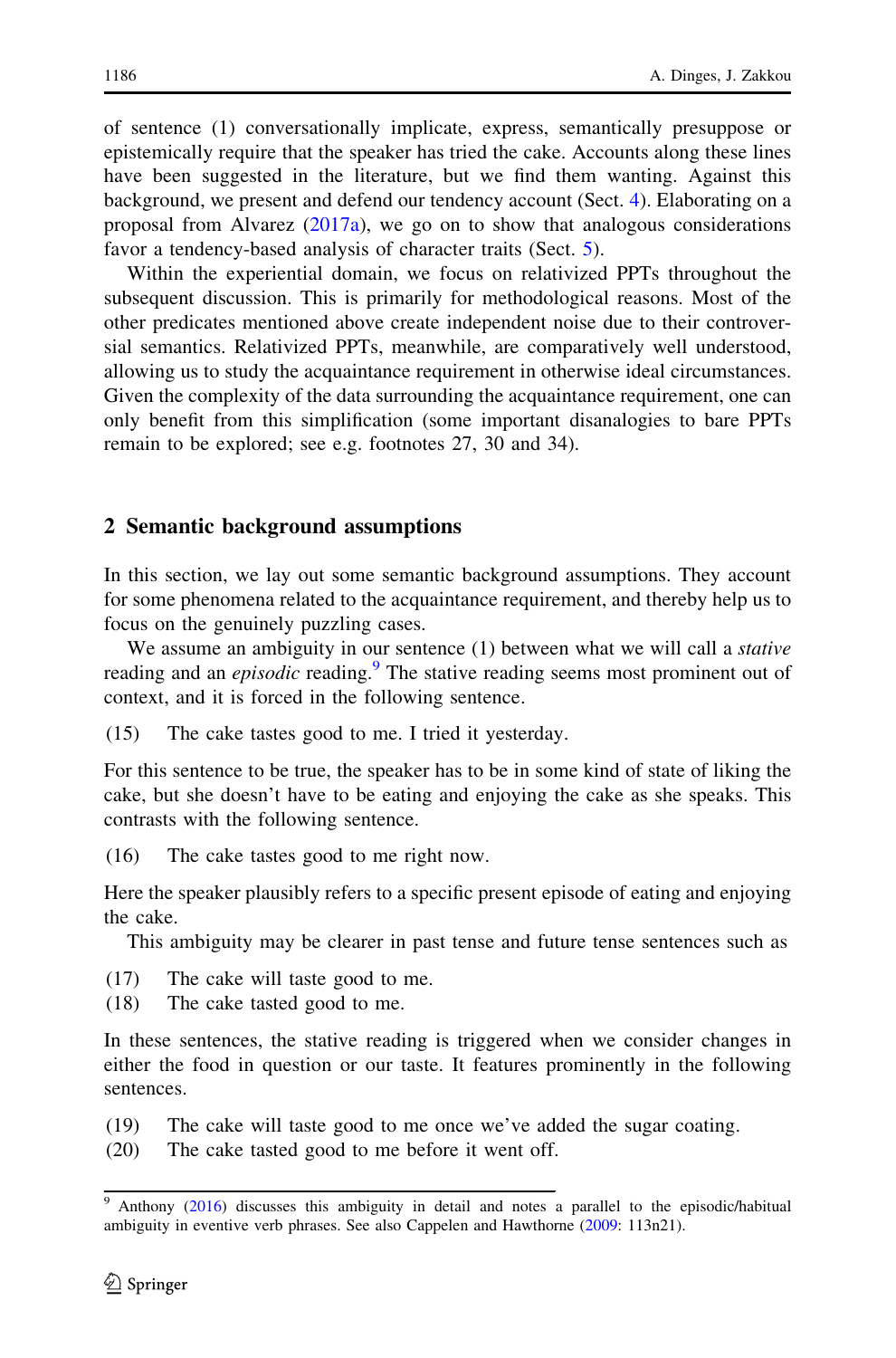- (21) After the surgery, the cake will taste good to me.
- (22) Before the surgery, the cake tasted good to me.

These sentences express, very roughly, that the speaker had or will come to have a certain kind of standing property, such as the property of receiving gustatory pleasure when eating the cake. The episodic reading, meanwhile, is triggered when we envisage specific episodes of eating the cake as in

- (23) The cake is done, and when I dig in tomorrow, it will taste good to me.
- (24) I had a piece of the cake yesterday. It tasted good to me.

These latter sentences seem to describe specific future or past episodes of the cake causing gustatory pleasure.

Notice here that there is an orthogonal distinction between sentences referring to a type of food (e.g. a type of cake) and sentences referring to a token of a given type of food (e.g. a token cake). We focus exclusively on token sentences in this paper. The stative-episodic ambiguity remains.

Following Anthony [\(2016](#page-22-0)), we want to capture the stative-episodic ambiguity in event-semantic terms along the following lines. The term ''tastes good to'' expresses a three-place relation between a taster, t, a food, f, and an event, e. This relation holds between t, f and e iff e is an event of f causing gustatory pleasure in t (roughly). We assume that present tense taste sentences on their stative reading have the covert event variable bound by a quantifier along the following lines.

(25) The cake tastes good to me.  $(=(1))$ Q[r(e); tastes-good-to(the cake, me, e)]

Here, Q and r function as metavariables for a quantifier over events e and a restriction on the domain of quantification. Depending on your preferred metaphysics of taste, you will want to replace them in different ways. Dispositionalists, for instance, will replace them in such a way that (1) ends up ascribing a relevant disposition, and they will defer to the most promising theory of dispositions for details (see below). Turning to the episodic reading, present tense taste sentences on this reading have the covert event variable contextually satisfied along the following lines.

(26) The cake tastes good to me.  $(=(1))$ Tastes-good-to(the cake, me,  $e_{now}$ ) enow is an event of the cake causing gustatory pleasure in me.

Here  $e_{now}$  is a salient present, actual event, typically an event of eating the cake.

Analogous things can be said about future and past tense sentences. On their stative reading, the event variable is bound by a quantifier, which is respectively restricted to future or past events.

(27) The cake will taste good to me.  $(=(17))$ Q[e is in the future, …; tastes-good-to(the cake, me, e)] (28) The cake tasted good to me.  $(=(18))$ 

Q[e is in the past, …; tastes-good-to(the cake, me, e)]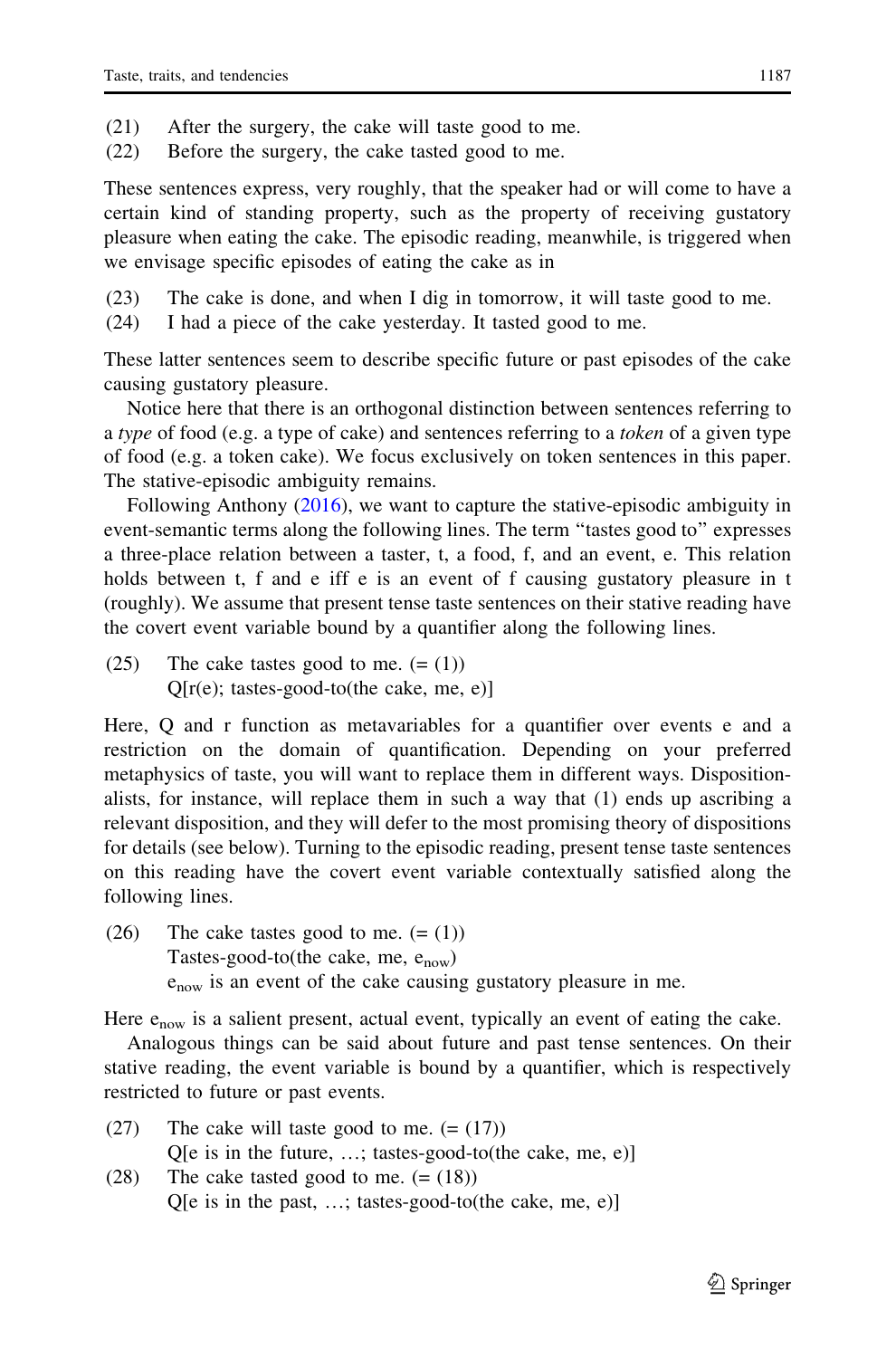As before, different theorists will offer different interpretations of the quantifier and the domain restriction. Dispositionalists, for instance, will assume a quantifier and a restrictor such that (27) and (28) ascribe future or past dispositions. On the episodic reading, the covert event variable is once more contextually satisfied, where  $e_{\text{fut}}$  and  $e<sub>past</sub>$  are contextually salient, actual future or past events.

(29) The cake will taste good to me.  $(=(17))$ Tastes-good-to(the cake, me, efut)  $e_{\text{fut}}$  is an event of the cake causing gustatory pleasure in me. (30) The cake tasted good to me.  $(=(18))$ Tastes-good-to(the cake, me,  $e_{\text{past}}$ )

 $e_{\text{past}}$  is an event of the cake causing gustatory pleasure in me.

Sketchy as these considerations may be, they already help to explain some aspects of the acquaintance requirement. Take our familiar future and past tense taste sentences (17) and (18). The future tense sentence doesn't seem to require previous acquaintance, but it does seem to require acquaintance in the future, as the oddness of the following sentence attests.

(31) The cake will taste good to me, but I'm not going to try it. Better: The cake would taste good to me, but I'm not going to try it.

The past tense sentence similarly requires acquaintance in the past, as seen by the oddness of

(32) The cake tasted good to me, I didn't try it though. Better: The cake would have tasted good to me; I didn't try it though.

If we focus on the episodic readings, we are already in a position to explain this. The propositions that e<sub>fut</sub> and e<sub>past</sub> are events of the cake causing gustatory pleasure in the speaker more or less trivially entail that  $e_{\text{fut}}$  and  $e_{\text{past}}$  are events of the speaker trying the cake. After all, this is how food causes gustatory reactions. Since  $e_{\text{fut}}$  is in the future and  $e_{\text{past}}$  is in the past, and given that these events are actual, it follows that there will be or were events of the speaker trying the cake and hence that the speaker will try or has tried the cake. Thus, the propositions expressed by (17) and (18) entail future or past acquaintance, and acquaintance requirements arise for this reason. For the same reason, our familiar present tense taste sentence (1) has at least one reading, the episodic reading, where it entails that the speaker is tasting the cake as she speaks. On the episodic reading,  $(1)$  expresses the proposition that  $e_{now}$  is an event of the cake causing gustatory pleasure in the speaker, which can be the case only if the speaker is currently tasting the cake.

In what follows, we will set aside taste sentences in contexts where they receive an episodic reading, for we think that the acquaintance requirement in such contexts is sufficiently explained in the indicated way. Acquaintance requirements also arise on the stative reading, though, and this phenomenon will be the focus of the subsequent discussion.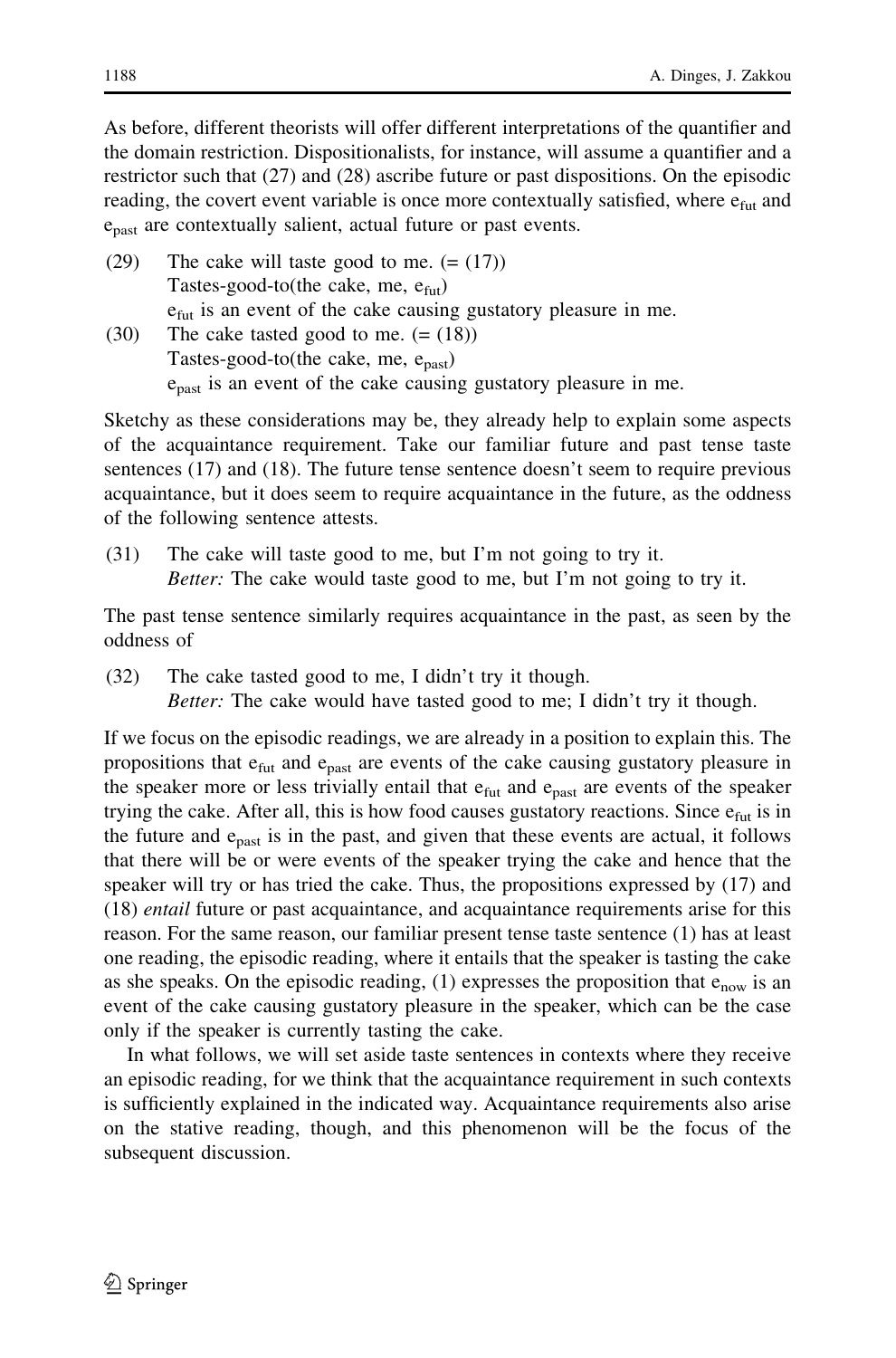### <span id="page-6-0"></span>3 Dispositional accounts and why they fail

As indicated, many authors believe that taste sentences ascribe dispositions on their stative reading (see footnote 1). These authors will thus interpret our quantifier Q and our restrictor r such that we get truth-conditions along the following lines.

(33) The cake tastes good to me.  $(=(1))$ DISP[disp(e); tastes-good-to(the cake, me, e)] I'm disposed to get gustatory pleasure when I eat the cake.

There is a question of how to interpret the quantifier DISP and the restrictor disp, and the details depend on which theory of dispositions one adopts. On a simple counterfactual analysis of dispositions, for instance, the quantifier will be universal. Meanwhile, the restrictor will look at the nearest possible worlds where the speaker is presently eating the cake, and it will include all present events of the speaker eating the cake in these worlds. More sophisticated analyses of dispositions may weaken the quantifier (e.g. from "all" to "generally," "most," "many" or "some") and widen the restriction (e.g. to include events from more distant worlds or events other than events of eating the cake), but we won't take a stand on this here.<sup>10</sup> The important point is that all dispositionalists will agree that the proposition expressed by (1) doesn't entail that the speaker has tried the cake. This commitment raises the question of why you cannot properly assert (1) unless you have tried the cake.

In what follows, we'll discuss various potential answers. We'll argue that all available accounts face concerns, which will eventually lead us to abandon the dispositional analysis. For brevity, we will use TRIED to denote the proposition that the speaker has tried the cake, i.e. the content of the acquaintance requirement on assertions of (1).

#### 3.1 The implicature account

Let's begin with what we'll call the *implicature account* of the acquaintance requirement. According to this account, TRIED is a conversational implicature of utterances of (1), and speakers of (1) are required to ensure the truth of TRIED because one shouldn't implicate falsehoods.<sup>11</sup>

The implicature account is a natural place to start, but it leads to immediate problems. One problem concerns cancellability.<sup>12</sup> Conversational implicatures are standardly assumed to be cancellable in the sense that if an utterance of ''p''

 $\frac{10}{10}$  See e.g. Manley and Wasserman [\(2008\)](#page-22-0) for discussion of a simple counterfactual analysis of dispositions, and a replacement with quantificational force in terms of ''suitable proportions'' that, when applied to our cases, looks at cake eating events in more than just the nearest worlds. See Vetter ([2015\)](#page-22-0) for a view of dispositions in terms of existential quantification with no restriction to events of eating the cake.

<sup>&</sup>lt;sup>11</sup> Such a view is hinted at by Mothersill [\(1984:](#page-22-0) 159-160), Budd ([2003](#page-22-0): 391); Hopkins [\(2000](#page-22-0): 217, 2011: 145) and Simion ([2016:](#page-22-0) 3051–3052) in connection with aesthetic predicates.

<sup>&</sup>lt;sup>12</sup> See e.g. Ninan ([2014:](#page-22-0) 296) and Franzén [\(2018:](#page-22-0) 671) for this worry in the domain of aesthetic predicates and bare PPTs.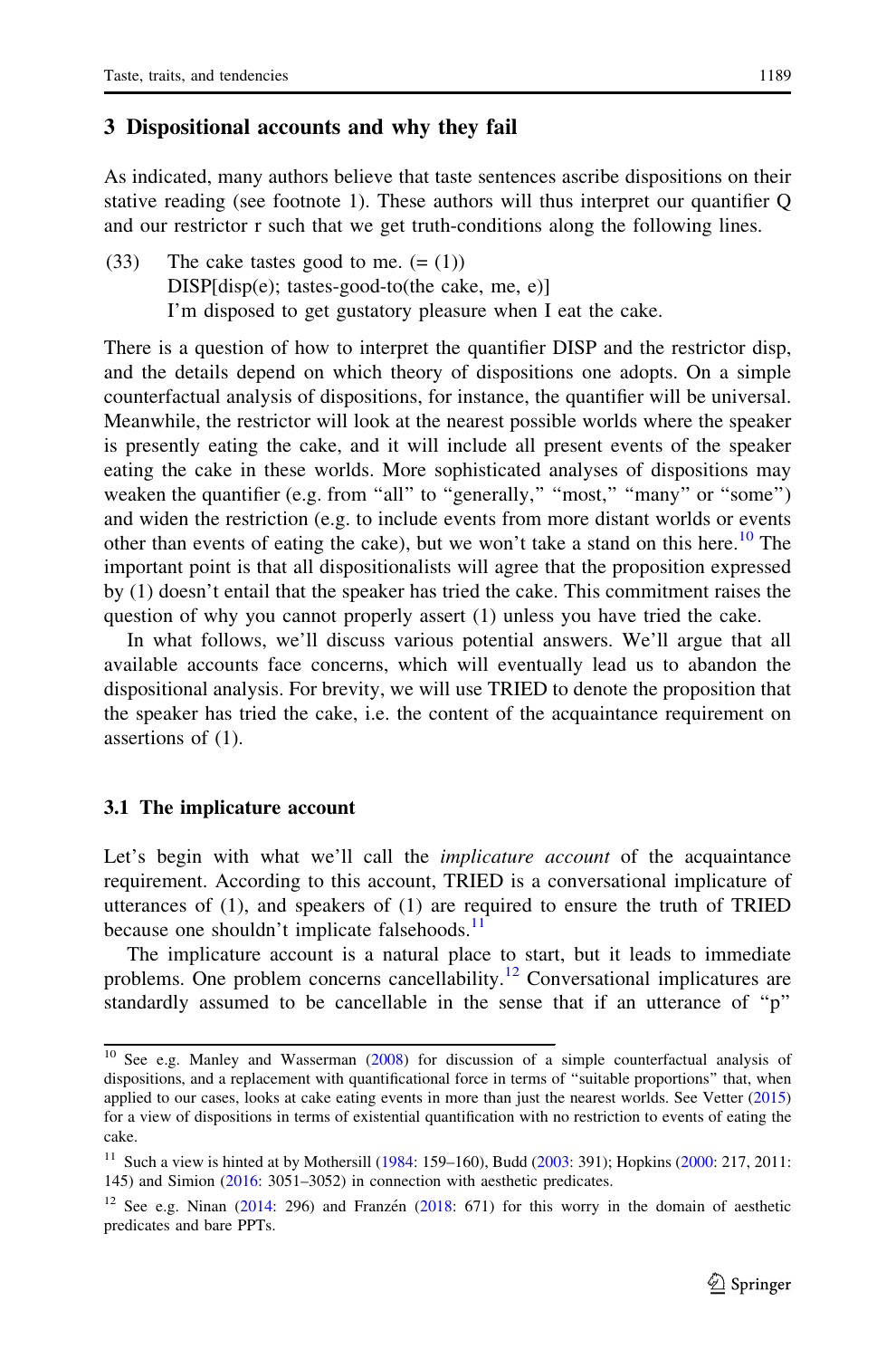conversationally implicates that q, then sentences of the form ''p, but not-q'' or ''p, but I don't mean to suggest that q'' sound fine (Grice [1989](#page-22-0): 39; Zakkou [2018](#page-23-0)). The following sentence, however, sounds problematic.

(34) The cake tastes good to me, but I haven't tried it.

The alleged implicature thus fails the cancelability test, which is evidence against the implicature account.

Second, the acquaintance requirement doesn't seem restricted to the linguistic domain but arises at the level of thought as well. When you haven't tried the cake, it seems not only problematic to assert that the cake tastes good to you. Outright belief in this proposition seems problematic too. When you haven't tried the cake, should rather believe that the cake *would* or *will* taste good to you.<sup>13</sup> Proponents of the implicature account are in trouble because conversational implicatures arise in conversations, not in solitary thought (pace Douven [2010](#page-22-0)).

#### 3.2 The expressivist account

Consider next what we'll call the expressivist account of the acquaintance requirement. According to this view, utterances of (1) express a positive gustatory reaction to eating the cake. More specifically, utterances of (1) aren't sincere unless the speaker had that gustatory reaction to the cake. Speakers of (1) are thus required to ensure the truth of TRIED because they would otherwise be insincere, expressing a mental state they've never had.<sup>14</sup>

The expressivist account handles the cancellability concern because sincerity conditions cannot be cancelled (Franzén  $2018$ : 679). The problem of an acquaintance requirement at the level of belief presumably remains, for it is hard to make sense of sincerity conditions at the level of belief (see Franze<sup>n [2018:](#page-22-0)</sup> 680–681 though).

As a further concern, consider third-personal taste sentences. Suppose Hannah hasn't tried the cake, but you say,

(35) The cake tastes good to Hannah.

In this context, (35) sounds problematic to more or less the same extent that our sentence (1) does when the speaker hasn't tried the cake. Third-personal sentences like  $(35)$  thus seem subject to an acquaintance requirement on the third party.<sup>15</sup> The expressivist account makes this puzzling. After all, utterances of (35) no longer

<sup>&</sup>lt;sup>13</sup> See Hopkins [\(2000](#page-22-0): 217–218, [2011](#page-22-0): 145–146) and Budd ([2003:](#page-22-0) 391) for related intuitions regarding aesthetic predicates. For opposing intuitions in the domain of aesthetic predicates and bare PPTs, see Franzén [\(2018:](#page-22-0) 673). These latter intuitions may result from an interpretation of "belief" as something other than outright belief (see e.g. Wedgwood [2012:](#page-23-0) 310–312 for characteristics of this latter notion).

 $14$  Franzén ([2018](#page-22-0)) puts forward a view along these lines for bare PPTs and aesthetic predicates. See also Scruton ([1998:](#page-22-0) 49), Hopkins ([2001:](#page-22-0) 176) and Willer and Kennedy (Forthcoming). To be sure, we doubt that these authors would want to extend their views to relativized PPTs. We want to explore this option nonetheless, to safely set it aside.

<sup>&</sup>lt;sup>15</sup> See Anand and Korotkova [\(2018](#page-22-0): 62-63) for a related observation for bare PPTs in exocentric contexts.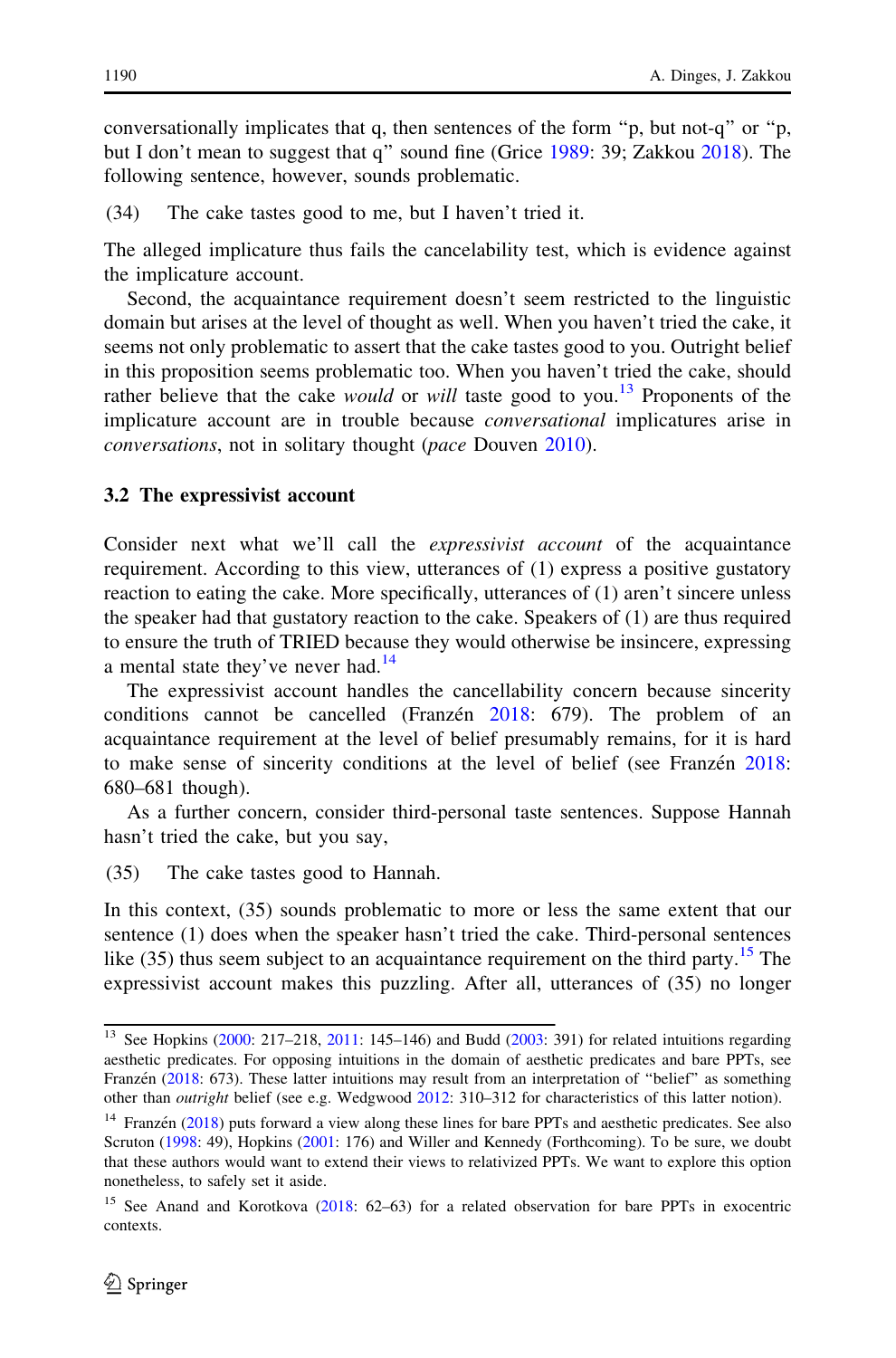express an affective state. The speaker of (35) neither expresses an affective state of hers—(35) can be uttered independently of whether the speaker likes the cake. Nor does she express an affective state on the part of Hannah—it seems impossible in general to express other people's affective states.

Some supplementary story could be told about how the acquaintance requirement arises in third-person cases, independently of appeals to the expression of affective states. But any account we can think of here straightforwardly carries over to the acquaintance requirement on (1), making the expressivist account an idle wheel.

#### 3.3 The presupposition account

The *presupposition account* of the acquaintance requirement construes TRIED as a semantic presupposition of (1) (or a conventional implicature; the subsequent considerations should apply mutatis mutandis; see similarly Ninan [2014](#page-22-0): 299n17). According to this account, speakers of (1) must ensure the truth of TRIED because one shouldn't presuppose falsehoods.<sup>16</sup>

The presupposition account easily handles the previous data. Semantic presuppositions aren't cancellable, they arguably arise at the level of thought too, and it seems entirely coherent to assume that the alleged presupposition is sensitive to the overtly supplied subject and thus that third-personal sentences presuppose acquaintance on the part of the third party. The presupposition account further makes correct predictions for embeddings under negation (see below), and it plausibly passes a range of other familiar presupposition tests.<sup>17</sup>

The main worry we see for the presupposition account is that the alleged presupposition doesn't survive in embeddings where presuppositions standardly do survive.<sup>18</sup> The sentence "Hannah quit smoking," for instance, arguably presupposes that Hannah smoked, and the following sentences continue to convey this message.

- (36) a. If Hannah has quit smoking, then she has a strong will.
	- b. Hannah might have quit smoking.
	- c. Has Hannah quit smoking?

We would thus expect the following sentences to similarly retain the alleged presupposition that the speaker and, respectively, Hannah have tried the cake.

- (37) a. If the cake tastes good to me, then I'm no exception.
	- a'. If the cake tastes good to Hannah, then she's no exception.
		- b. The cake might taste good to me.
		- b'. The cake might taste good to Hannah.

<sup>&</sup>lt;sup>16</sup> Chomsky ([1972:](#page-22-0) 191) gestures towards a presupposition account in the domain of predicates of appreciation. See Pearson ([2013:](#page-22-0) 142–143) for a presupposition account as applied to bare PPTs.

<sup>&</sup>lt;sup>17</sup> Ninan ([2014:](#page-22-0) 296–297) points this out with respect to bare PPTs. He still rejects the presupposition account for other reasons. See below.

 $18$  See Ninan [\(2014](#page-22-0): 298-299) and Franzén [\(2018](#page-22-0): 671-672) for related worries with presupposition accounts for aesthetic predicates and bare PPTs.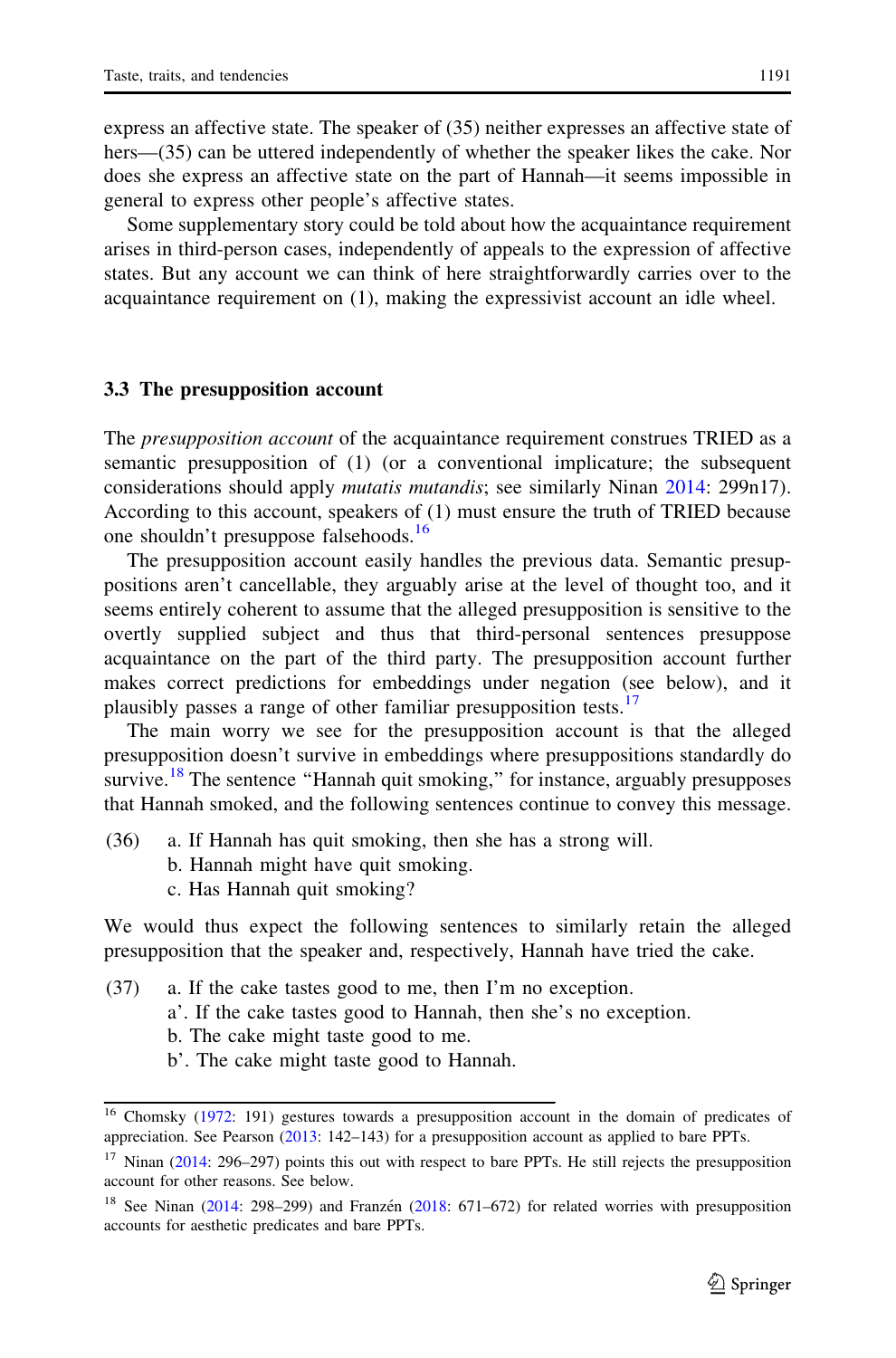- c. Does the cake taste good to me?
- c'. Does the cake taste good to Hannah?

In fact, however, none of these sentences suggests that the speaker or Hannah has tried the cake. This is strong evidence against the presupposition account.<sup>19</sup>

In the case of the first-personal versions of (37), there may be pragmatic pressure to ''locally accommodate'' the presupposition in question in the antecedent of the conditional and under ''might,'' respectively. This could explain its failure to project at least in these sentences (Anand and Korotkova [2018](#page-22-0): 61). But we don't know how to tell a similar story about the third-personal sentences. For comparison, the factive presupposition of ''find out'' may be accommodated locally in ''If I find out that Peter cheated, I'll be disappointed." But it projects straightforwardly in "If *Hannah* finds out that Peter cheated, she'll be disappointed.''

Another line of response would be that the PPTs in (37) receive a (futuredirected) episodic reading, where the acquaintance requirement is entailed rather than presupposed and therefore doesn't project.<sup>20</sup> But following Anthony ([2016:](#page-22-0) 690), we can force the stative reading by adding restrictor when-clauses such as "when she's just brushed her teeth." These clauses operate by adding constraints to our restrictor disp, which features only in the stative reading. Even with these added clauses, the sentences in (37) don't suggest that the speaker/Hannah has tried the cake. For instance, it seems fine to say ''I don't know if Hannah ever tried the cake, but if the cake tastes good to her when she's just brushed her teeth, then she's an exception."<sup>21</sup>

Anand and Korotkova ([2018:](#page-22-0) §4) propose a version of the presupposition account that faces a further challenge. They hold that (1) features an implicit evidential restriction (in the spirit of von Fintel and Gillies [2010\)](#page-22-0) that requires ''direct knowledge'' of the proposition expressed. The presupposition TRIED arises, on their view, because direct knowledge is impossible to obtain unless one has tried the cake. But consider an amnesiac who has tried the cake. He remembers having tried the cake, but unfortunately, he can't remember whether he liked it. He asks a friend

<sup>&</sup>lt;sup>19</sup> The case of (37c) is subtle. Utterances of this sentence don't suggest that the speaker has tried the cake; they merely suggest that the speaker either fails to recall the taste of the cake while having tried it or fails to recall whether she tried it. This gives rise to an acquaintance requirement only on the contextual assumption that the speaker recalls whether she tried the cake. A known amnesiac, for instance, could properly ask this question even if she hasn't tried the cake.

<sup>&</sup>lt;sup>20</sup> A reviewer worries that, contrary to our analysis of the episodic reading, the acquaintance requirement does project in e.g. (37a) on a future-directed episodic reading, noting the oddity of ''If the cake tastes good to Hannah, I'll make another one; even though I know she won't try it'' when read episodically. But, in our view, the oddity here doesn't result from an acquaintance requirement but from the fact that it is odd to use indicative conditionals with knowingly false antecedents. If you know that Hannah won't try the cake, then you know that there is no future event of Hannah enjoying the cake, and hence you know that the antecedent is false on the future-directed episodic reading. The sentence ''If the cake tastes good to Hannah, I'll make another one; even though I don't know whether she'll try it'' sounds fine to us, suggesting that there is no acquaintance requirement.

 $21$  Intuitions may be even clearer for counterfactual conditionals like "If the cake tasted good to Hannah when she's just brushed her teeth, then she would be an exception.'' Acquaintance doesn't seem required, and yet presuppositions seem to project in counterfactual conditionals (witness ''If Hannah quit smoking, her mother would be happy'').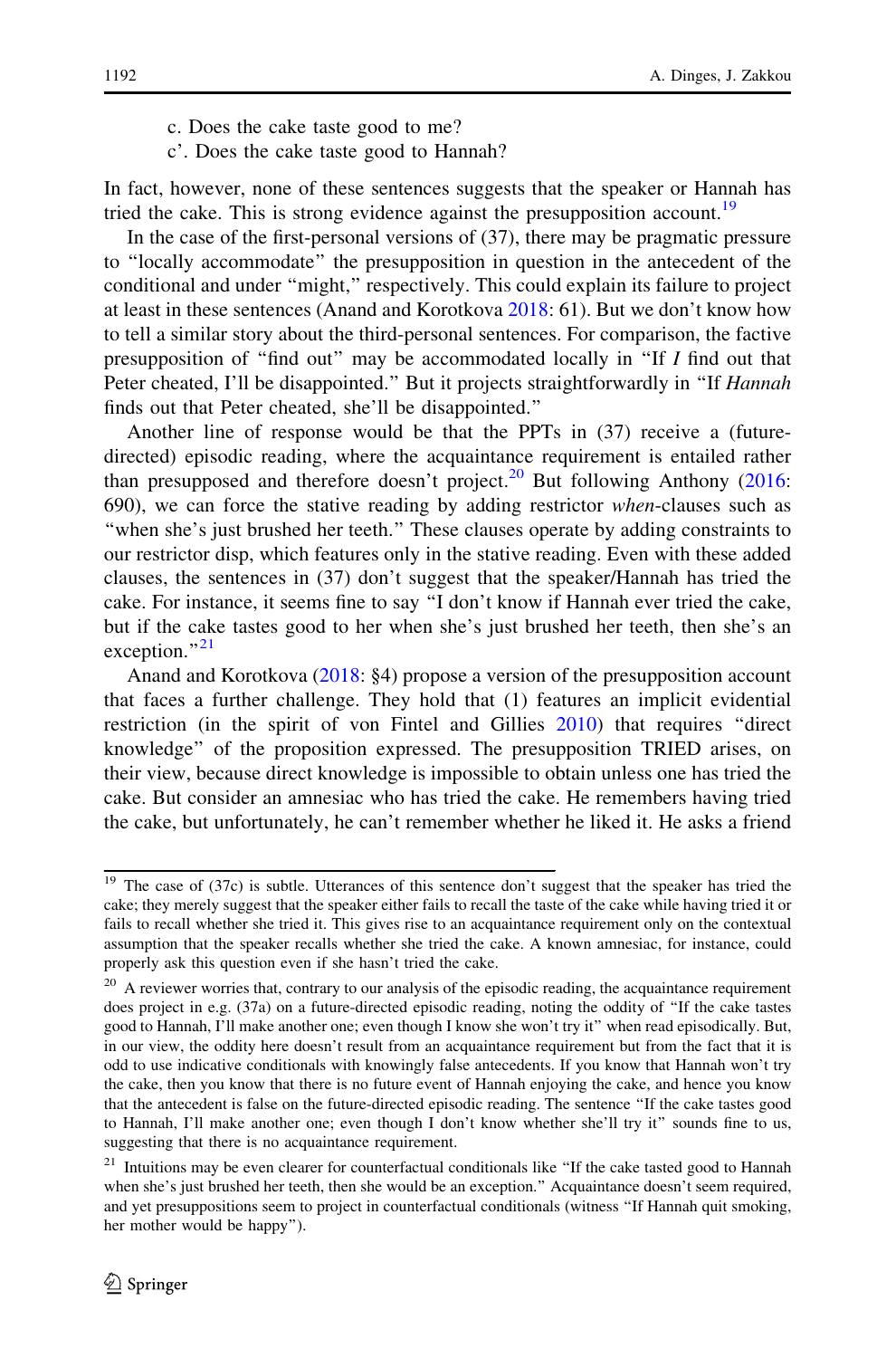whether she remembers whether he liked the cake, and she responds that he did. It seems fine for the amnesiac now to assert (1), at least assuming that the friend is trustworthy. This is despite the fact that the amnesiac knows that the cake tastes good to him from testimony and hence despite the fact that he doesn't have direct knowledge of this proposition thereby violating the alleged evidential restriction.

#### 3.4 The epistemic account

Consider lastly what we'll call the epistemic account of the acquaintance requirement. This account starts out with the following counterfactual.

CF1 The speaker of (1) wouldn't know that she has the relevant gustatory dispositions if she hadn't tried the cake.

According to the epistemic account, assertions of (1) thus sound bad because you shouldn't assert what you don't know, due to the knowledge norm of assertion.<sup>22</sup>

The epistemic account easily explains all of the data considered so far. The acquaintance requirement comes out as uncancellable, as it should, because one cannot properly cancel the requirements of the norms of assertion (e.g. Williamson [1996:](#page-23-0) 506–507; Ninan [2014:](#page-22-0) 303). The epistemic account can also be extended to account for an acquaintance requirement on outright belief if we adopt a knowledge norm of outright belief as a correlate of the knowledge norm of assertion (e.g. Williamson [2000;](#page-23-0) Sutton [2005;](#page-22-0) Huemer [2007](#page-22-0)). Embedding data are unproblematic because even given the knowledge norm, assertions of the complex sentences in (37) only require knowledge of the complex proposition expressed. They don't require knowledge that the cake tastes good to you (Ninan [2014:](#page-22-0) 304). The amnesiac's assertion comes out fine because he knows that the cake tastes good to him from testimony. $23$ 

The epistemic account handles the third-personal sentence (35) as well (pace Anand and Korotkova [2018](#page-22-0): 62–63). We just need to add the following counterfactual as a further assumption.

CF2 The speaker of (35) wouldn't know that Hannah has the relevant gustatory dispositions if Hannah hadn't tried the cake.

Given CF2, the speaker will violate the knowledge norm of assertion when Hannah hasn't tried the cake. To motivate CF2, consider the ways in which we typically come to know what other people like. It's easy to see that they all require

 $22$  Ninan ( $2014$ ) defends an epistemic account with respect to bare PPTs, while remaining non-committal with respect to relativized PPTs. He suggests a principle similar to CF1, according to which acquaintance is only ''normally'' (302) required for taste knowledge. We think this is too weak because it would leave the acquaintance requirement cancellable. After all, inferences based on normalcy assumptions are defeasible and thus precisely the kinds of inferences that should be cancellable. Stronger principles, according to which it is plainly impossible to acquire taste knowledge without acquaintance, seem unmotivated (see Hopkins [2011:](#page-22-0) 141-142; Ninan [2014](#page-22-0): 307; Franzén [2018](#page-22-0): 674-675).

 $23$  Ninan [\(2014](#page-22-0): 305–306) convincingly responds to a further worry from future tense sentences. See e.g. Benton and Turri [\(2014](#page-22-0)) and Giannakidou and Mari ([2018](#page-22-0)) for more general theories confirming his response.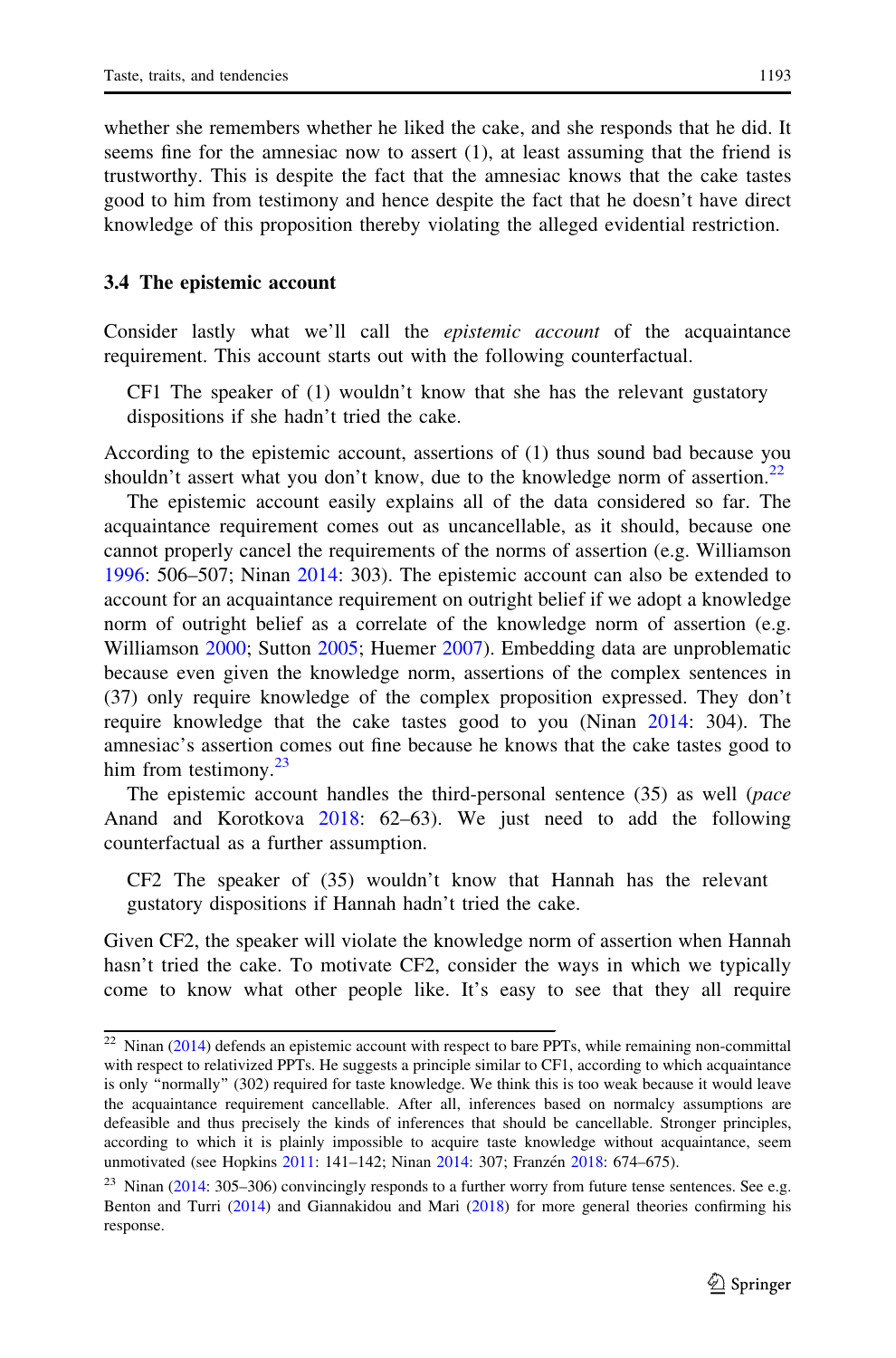acquaintance on the part of the third party, Hannah. One possible source of knowledge is Hannah's testimony. For someone's testimony to bestow us with knowledge, the speaker needs knowledge herself.<sup>24</sup> Thus, Hannah will have to know that the cake tastes good to her and, by CF1, she wouldn't know this unless she had tried the cake. Another possible source of knowledge is that we observe Hannah enjoy the food. This requires acquaintance on her part too. Other sources of knowledge may be available in principle, but they are plausibly too far-fetched to threaten the truth of CF2.

Promising as it may be, the epistemic account faces concerns. First, there seem to be situations where acquaintance is not the only plausible way to acquire taste knowledge and yet the acquaintance requirement seems in place. This is easy to see in cases where we are familiar with the type of cake in question and now assess the gustatory properties of a specific token. Suppose, for instance, that you've baked a marble cake. You've done this many times before, and you always liked the result. You've used the same recipe you always use, and you know that you did everything correctly and that all the ingredients were fine. Now the cake is done, and it's sitting in front of you. Given all your background knowledge, you should know that you are disposed to enjoy the cake from your previous experience with the other cakes you made. Utterances of (1), however, still sound problematic before you tried the cake (''will'' and ''would'' sentences sound better). This is puzzling on the epistemic account because the knowledge norm should be satisfied.<sup>25</sup>

Second, the following sentence sounds odd.

(38) The cake probably tastes good to me, I haven't tried it though. Better: The cake will/would probably taste good to me. I haven't tried it though.

The epistemic account doesn't explain this. Even given the knowledge norm, proper assertions of (38) don't require that I know that the cake tastes good to me. If anything, they require that I know that the cake *probably* tastes good to me. Given the dispositional analysis, we need the following counterfactual to derive an acquaintance requirement.

 $CF1*$  The speaker of (38) wouldn't know that she *probably* has the relevant gustatory dispositions if she hadn't tried the cake.

This counterfactual, however, doesn't look very plausible. For instance, knowledge of ingredients, experience with similar food and observations of other people's gustatory reactions can easily make it *probable* that I have certain gustatory dispositions even if these factors don't suffice to yield knowledge of these dispositions.

To respond, one might appeal to the previously distinguished episodic reading, where acquaintance is entailed. On this reading, (38) comes out as problematic, as it should (see below). However, a principle of charity should suppress this problematic

 $24$  See Lackey ([1999\)](#page-22-0) for possible exceptions to this general principle.

 $25$  Thanks to Dan López de Sa for pressing us on this point.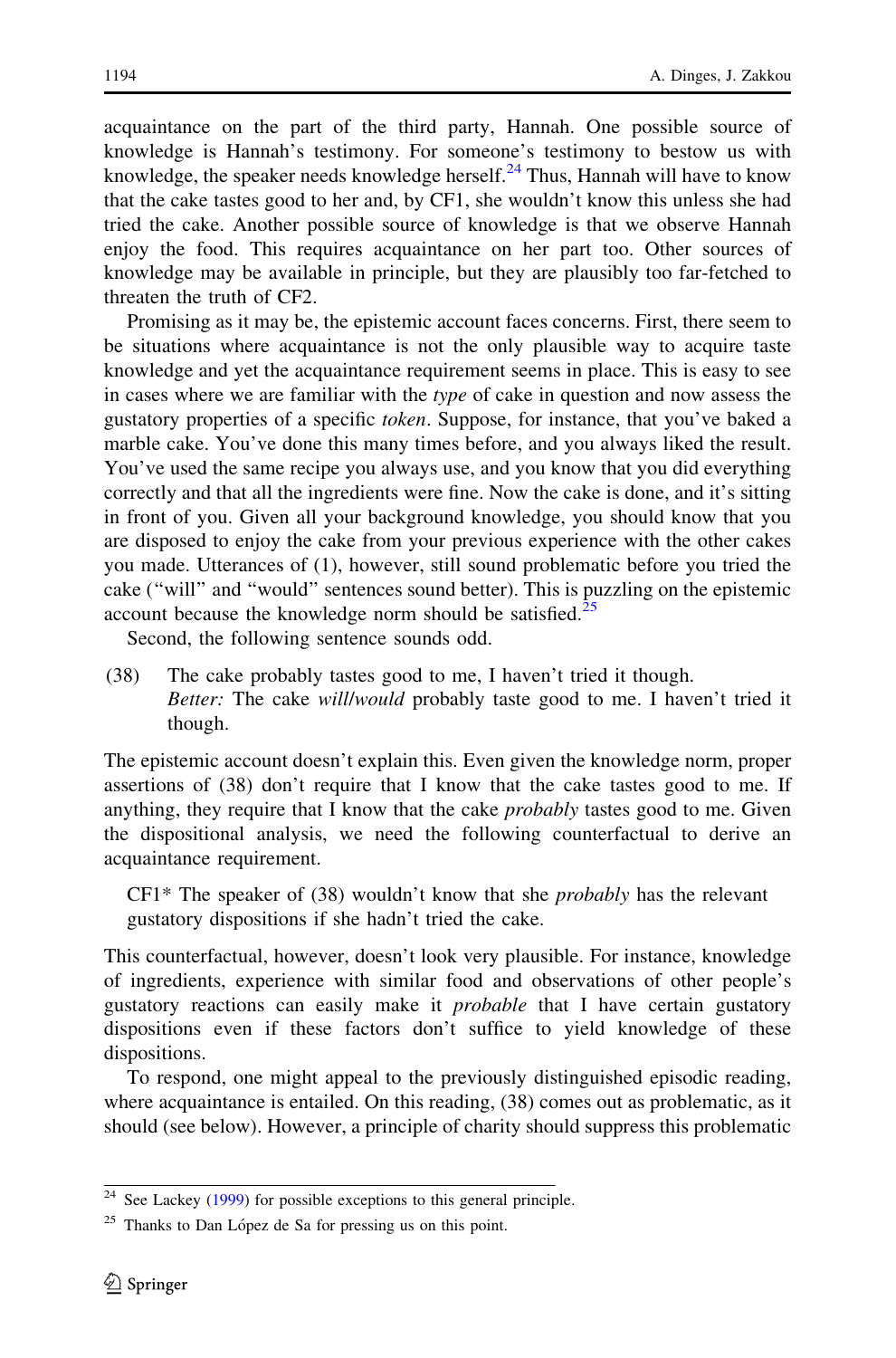<span id="page-12-0"></span>reading in favor of the stative reading, on which the sentence should be perfectly fine, given the epistemic account.

The same problem arises for past tense sentences. The following sounds odd.

(39) The cake probably tasted good to me before it went off. I never tried it though.

Better: The cake would probably have tasted good to me before it went off. I never tried it though. $26$ 

Once more, the epistemic account doesn't explain this. For I can easily come to know that I *probably* had the unrealized disposition to enjoy the cake even if I never tried the cake. As before, (39) comes out as problematic on the episodic reading, where acquaintance is entailed (see below). But this won't suffice to explain the data, for charity should lead us to choose the stative reading instead. Moreover, we saw earlier that the "before"-clause normally triggers this reading anyway.<sup>27</sup>

In sum, all presented accounts face serious concerns. In what follows, we present what we take to be a more promising account. Notice that more could be said on behalf of the accounts discussed so far. For instance, intuitions about (37), (38) and (39) may not be entirely stable, and it may be worthwhile to explore them in an experimental setting. Notice also that much of what we have to say below is in principle compatible with the accounts discussed so far and that it might be worthwhile to explore more ecumenical positions. We'll leave this for another occasion.

## 4 The entailment account

We've assumed so far that the proposition expressed by (1) doesn't entail that the speaker has tried the cake. This was the result of the dispositional interpretation of the implicit quantifier Q and the restrictor r. What if we interpret these elements differently such that they entail acquaintance? We'll explore this option in what follows.

Our basic suggestion will be that taste sentences don't ascribe just dispositions, but what we'll call *tendencies*, where a tendency is a disposition that has been manifested.

(40) The cake tastes good to me.  $(=(1))$ TEND[tend(e); tastes-good-to(the cake, me, e)] I tend to get gustatory pleasure when I eat the cake.

As in the case of DISP and disp, there is a question of how to interpret ''TEND'' and ''tend'' to arrive at the desired truth-conditions. Given that tendencies entail

<sup>26</sup> See Anand and Korotkova [\(2018](#page-22-0): 59) for related intuitions.

 $27$  A parallel worry may arise from the oddity of future tense sentences like "The cake will probably taste good to me when it's done, but I'm not going to try it.'' A reviewer judges this sentence to be odd, and Anand and Korotkova [\(2018](#page-22-0): 61) judge a closely related sentence to be odd (their (15b)). Notice that intuitions may shift when we replace the relativized PPT with a bare PPT (see Ninan [2014](#page-22-0): 305).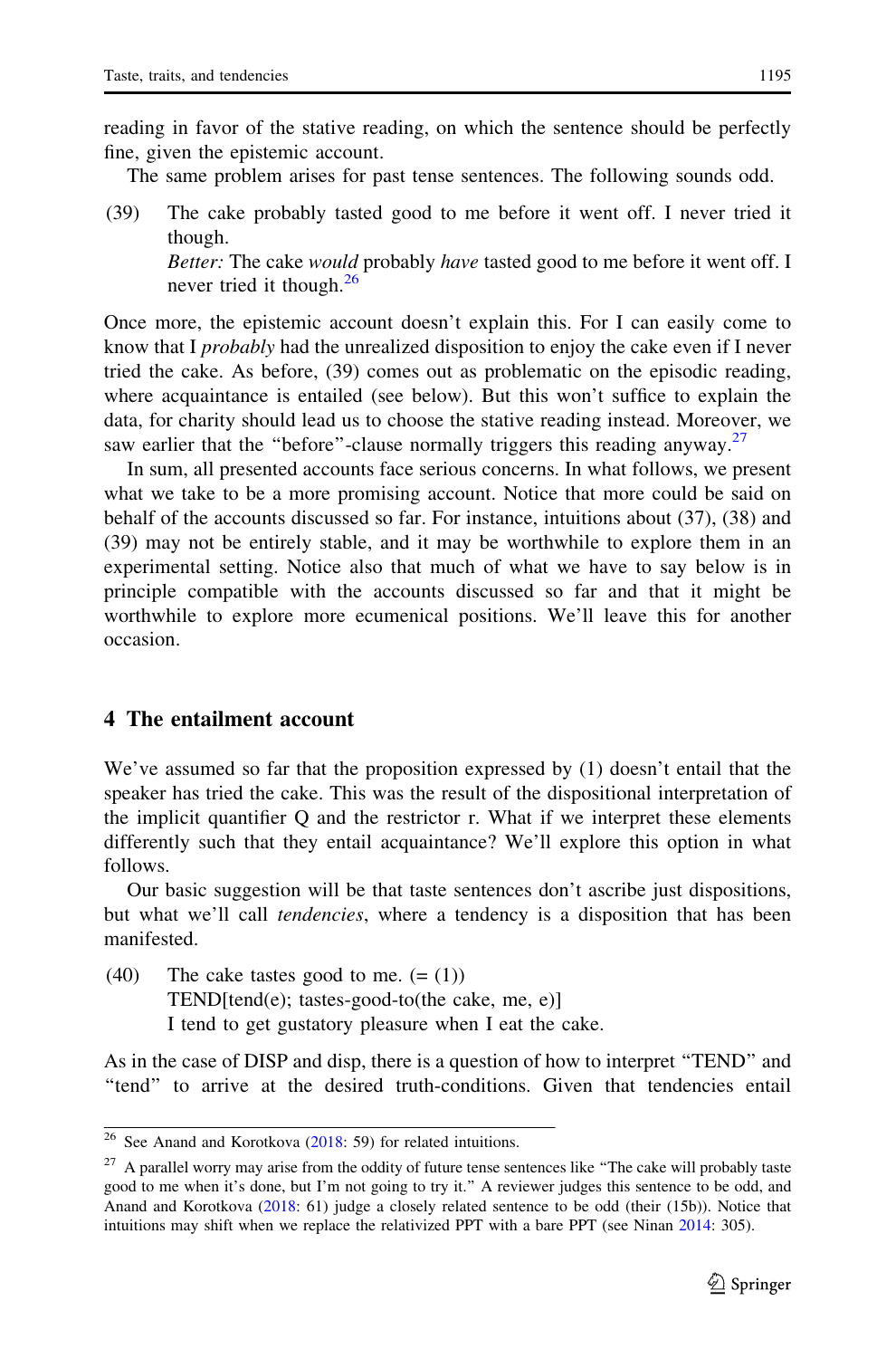dispositions, a proper response here requires a proper analysis of dispositions, which is not our present concern. For now, we'll just assume that there is some interpretation that gives us what we want, though we are fully aware that more will have to be said eventually.

Given this analysis, the acquaintance requirement for (1) is immediately explained as an entailment of the proposition expressed. On the suggested view, (1) expresses the proposition that you tend to get gustatory pleasure from eating the cake. This entails that you actually got gustatory pleasure from eating the cake and hence it entails TRIED. When this assumption fails to obtain, assertions of (1) sound bad because you shouldn't assert falsehoods. We'll call this view the *entailment account* of the acquaintance requirement.<sup>28</sup>

The entailment account neatly explains all of the data described so far. Consider the worries with the implicature account. Entailments can't be cancelled, and they are equally present in thought as in speech, as they should be. Consider next the problems with the expressivist account. The entailment account easily explains the acquaintance requirement on the third party in third-personal taste sentences because, on this view, third-personal sentences say that the cake tends to cause gustatory pleasure in Hannah, and hence they entail that Hannah manifested the respective disposition. Recall also the worries with the presupposition account. Entailments differ from presuppositions precisely in that they don't survive in the indicated embeddings. Notably, they don't survive either in embeddings under "will" and "would," where instead they are temporally and modally displaced.<sup>29</sup> Our amnesiac's assertion of (1) comes out fine too because given that he has tried the cake and liked it, he has the required tendency, and he knows that he has it from testimony.

Consider lastly the worries with the epistemic account, which require a slightly more detailed discussion. The entailment account easily explains why the acquaintance requirement for (1) remains when the speaker has baked the cake for the hundredth time. This is because the proposition expressed still entails that the speaker has tried the cake. Thus, the proposition expressed will be false (and, hence, unknown) before the speaker has tried the cake.

Consider now the ''probably'' sentences (38) and (39). The entailment account explains their infelicity as follows. The respective first half of these sentences entails that the speaker probably tried the cake. After all, the probability operator is plausibly closed under the relevant entailments: if probably: p, and p entails q, then probably: q. The sentences thus sound off just as ''I probably tried the cake. I never tried it though'' does. We can stay neutral on how the oddity of the latter sentence is

 $\overline{28}$  On an alternative version of the entailment account, (1) expresses the proposition that the speaker tried the cake and liked it (no dispositions involved), which trivially entails TRIED. This view would be mistaken, as is evident from the fact that we sometimes change our tastes. When I have changed my taste, the indicated proposition may be true even if it is now false to assert (1).

<sup>&</sup>lt;sup>29</sup> We can still explain the disjunctive requirement in the case of  $(37c)$  (footnote 19). If the speaker recalled that she hasn't tried the cake, the question would be pointless because she would know the answer already (''No''). The question therefore suggests that the speaker doesn't recall that she hasn't tried the cake. This means that she either recalls that she has tried the cake, while failing to recall what it tasted like, or that she fails to recall whether she tried it.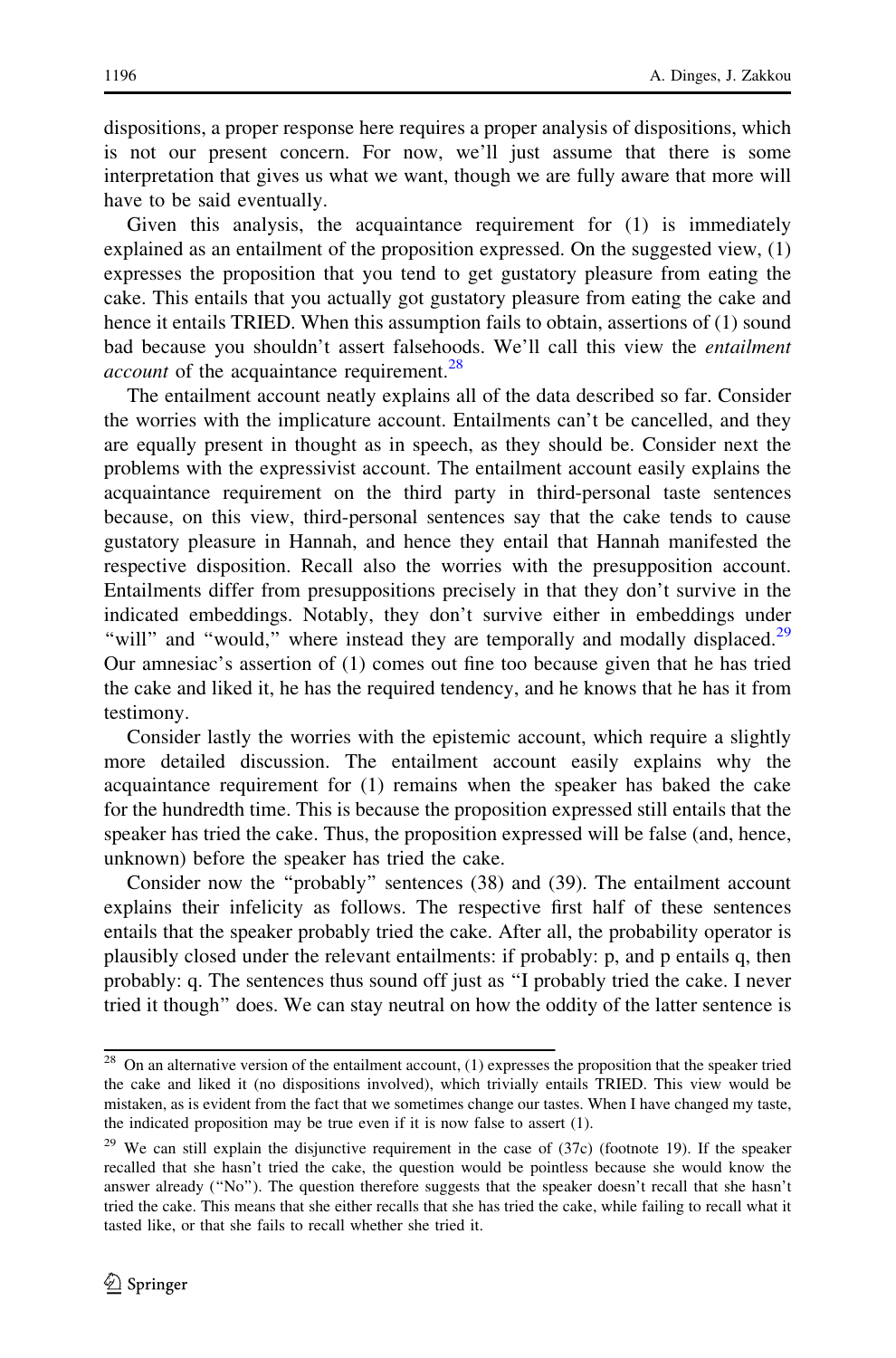explained, though the knowledge norm of assertion is a natural starting point. You arguably can't know that not-p when you also know that p is probable.

Analogous stories can be told about sentences where ''probably'' is replaced by other epistemic terms such as "must," "possibly," "maybe," "obviously," "certainly" and "apparently." Such sentences also sound odd (see Anand and Korotkova [2018:](#page-22-0) 59). To explain this, we just need to assume that relevant closure principles hold in each case. $30$ 

One may worry that this account of ''probably'' sentences overgenerates. The following sentence sounds fine.

(41) The cake might taste good to me. I haven't tried it though.

The entailment account may seem to predict otherwise because closure inferences of the following type should be allowed in the present context: if might: p, and p entails q, then might: q. Thus, (41) should sound as odd as ''I might have tried the cake. I haven't tried it though.'' In response, notice that present tense ''might'' sentences are often future directed (Condoravdi [2002\)](#page-22-0). For instance, it is perfectly fine to say ''I might try the cake, but I haven't tried it yet (and I'm not trying it right now)." This is because the speaker merely conveys that she might try the cake in the future. The same is going on, we think, in (41), where the speaker also conveys that the cake might taste good to her in the future and thus that she might try it in the future. 31

An important objection remains. If (1) entails that I have tried the cake, then the negation of (1) cannot also entail this. Otherwise, it would be necessarily true that I've tried the cake (revisionary logics aside). This means that, on the entailment account, the acquaintance requirement shouldn't arise for the negation of (1). In fact, however, it seems that it does. The following sentence, for instance, is clearly odd.

(42) The cake doesn't taste good to me, I haven't tried it though.<sup>32</sup>

The entailment account similarly predicts that if I haven't tried the cake, then this should be a good reason to deny (1) and hence to assert its negation. After all, if I know that an entailment of a given proposition is false, this is generally a good (epistemic) reason to assert its negation. In fact, however, the following sounds odd.

<sup>&</sup>lt;sup>30</sup> Anand and Korotkova ([2018:](#page-22-0) 58) rightly observe that all of these sentences become fine when we replace the relativized PPT with a bare PPT. This asymmetry remains to be explained. See Pearson [\(2013](#page-22-0): 142–144) for one attempt, and Ninan [\(2014:](#page-22-0) 300–301) for convincing criticism. Anand and Korotkova's ([2018:](#page-22-0) 69–70) account of the asymmetry predicts that e.g. ''The cake must taste good to me'' presupposes that the speaker's direct knowledge directly settles whether the cake tastes good to her. This seems wrong because our amnesiac from above can properly assert this sentence based on his friend's testimony. Indeed, Anand and Korotkova themselves informally suggest that, in the absence of acquaintance, this sentence may only trigger "a sense of forgetfulness" (69). Their theory, however, predicts presupposition failure.

<sup>&</sup>lt;sup>31</sup> Our intuitions about "The cake might taste good to me, but I never tried it and I never will" are shaky. Anand and Korotkova [\(2018](#page-22-0): 61) judge a past tense version of this sentence to be bad, in line with our account.

 $32$  See Ninan ([2014:](#page-22-0) 294–295) for this concern with entailment accounts in the domain of bare PPTs.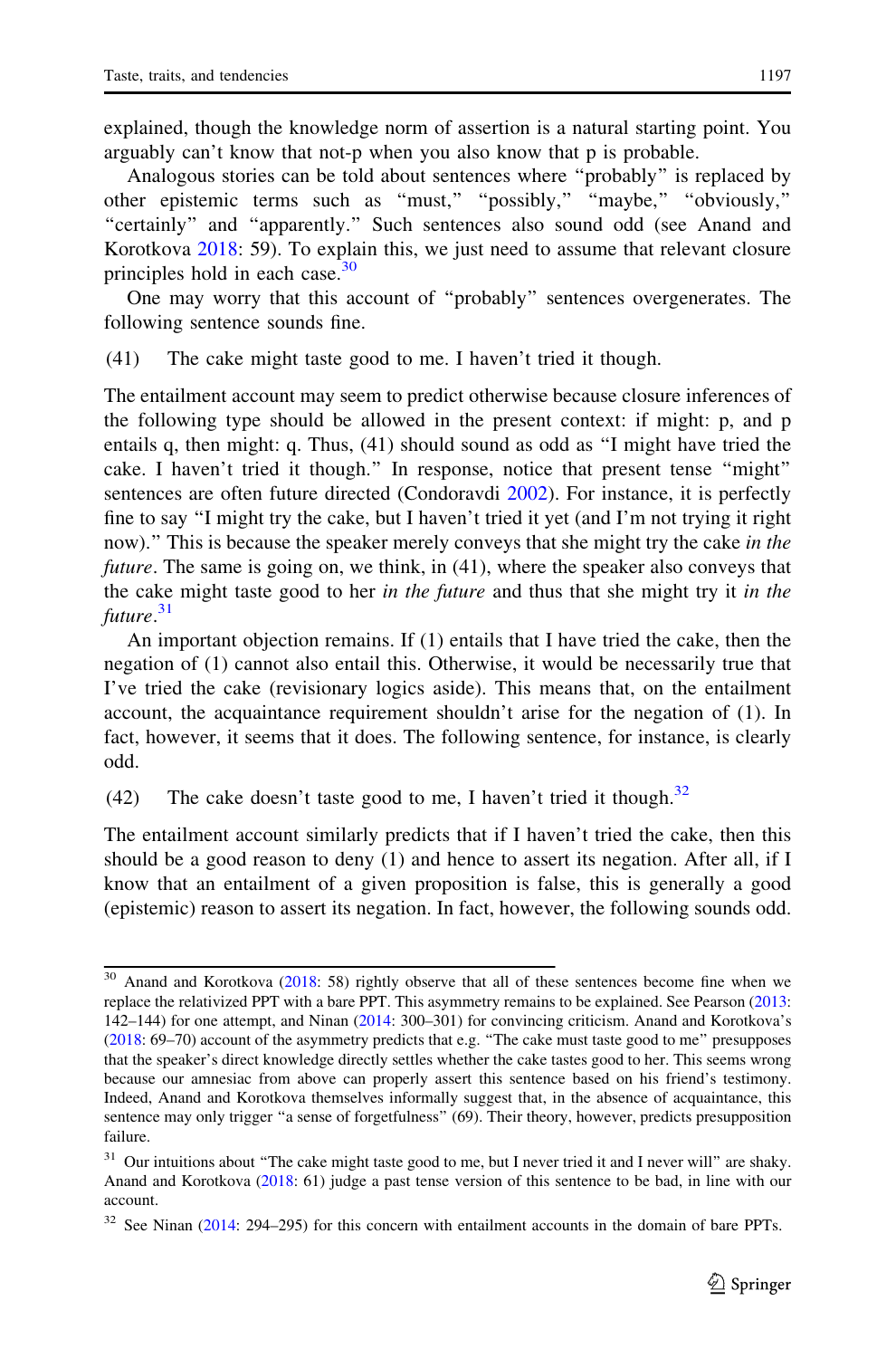(43) I haven't tried the cake; therefore, it doesn't taste good to me.

Finally, consider a situation where I satisfy all the requirements for the truth of (1) except that I haven't tried the cake. In such a situation, (1) should become true once I try the cake. Thus, after I tried the cake, it should be fine to say:

(44) The cake didn't taste good to me, but now it does.

In fact, though, this sentence sounds clearly odd in the context described. $33$ 

To respond, notice the familiar distinction between wide-scope and narrow-scope negation. Given our quantificational analysis of (1), these different negations yield different truth-conditions, and a problem arises for the entailment account only on the wide-scope reading. Our hypothesis is that this reading is unavailable, or difficult to get, and that the above sentences sound problematic for this reason.

For comparison, consider sentences with implicit generic quantifiers such as the following sentences featuring bare plurals.

(45) Sparrows have a brown cap.

(46) Sparrows don't have a brown cap.

Leslie ([2008:](#page-22-0) 38; see also Hoeltje [2017](#page-22-0): 103) argues that not only the first but also the second sentence is standardly understood as a generic, meaning that the negation is standardly understood as taking narrow scope, along the following lines.

 $GEN[x]$  is a sparrow; not: x has a brown cap]

It seems very hard to get the following reading.

Not: GEN[x is a sparrow; x has a brown cap]

Leslie doesn't explain why this is so, and we can't go into this here either. What is relevant for our purposes is just that there is precedent for our claim that some quantifiers make it very hard for negations to take wide scope. Just like in the case of generics, the negation in taste sentences may only be able to take narrow scope, along the following lines:

(47) The cake doesn't taste good to me. TEND[tend(e); not: tastes-good-to(the cake, me, e)] I tend not to get gustatory pleasure when I eat the cake.

The acquaintance requirement remains because, given this logical form, acquaintance is still entailed. You can tend not to enjoy the cake only if you manifest the underlying disposition, and this, in turn, requires that you tried the cake.

<sup>&</sup>lt;sup>33</sup> Notice that the acquaintance requirement disappears in negated taste sentences featuring an *episodic* reading, as it should on our account. For instance, "The cake didn't taste good to me because I didn't try it," "The cake doesn't taste good to me right now because I'm not eating it at the moment" and "The cake won't taste good to me because I won't try it'' all seem to have a true episodic reading. The sentences (42) to (44) above are odd on an episodic reading for independent reasons. For instance, the ''though'' in (42) and the ''therefore'' in (43) would be entirely out of place, and the second half of (44) would be trivially false in the suggested context, because *after* I tried the cake, there is no present cake eating event anymore. Notice that (44) seems to a have a fine reading when uttered while eating the cake..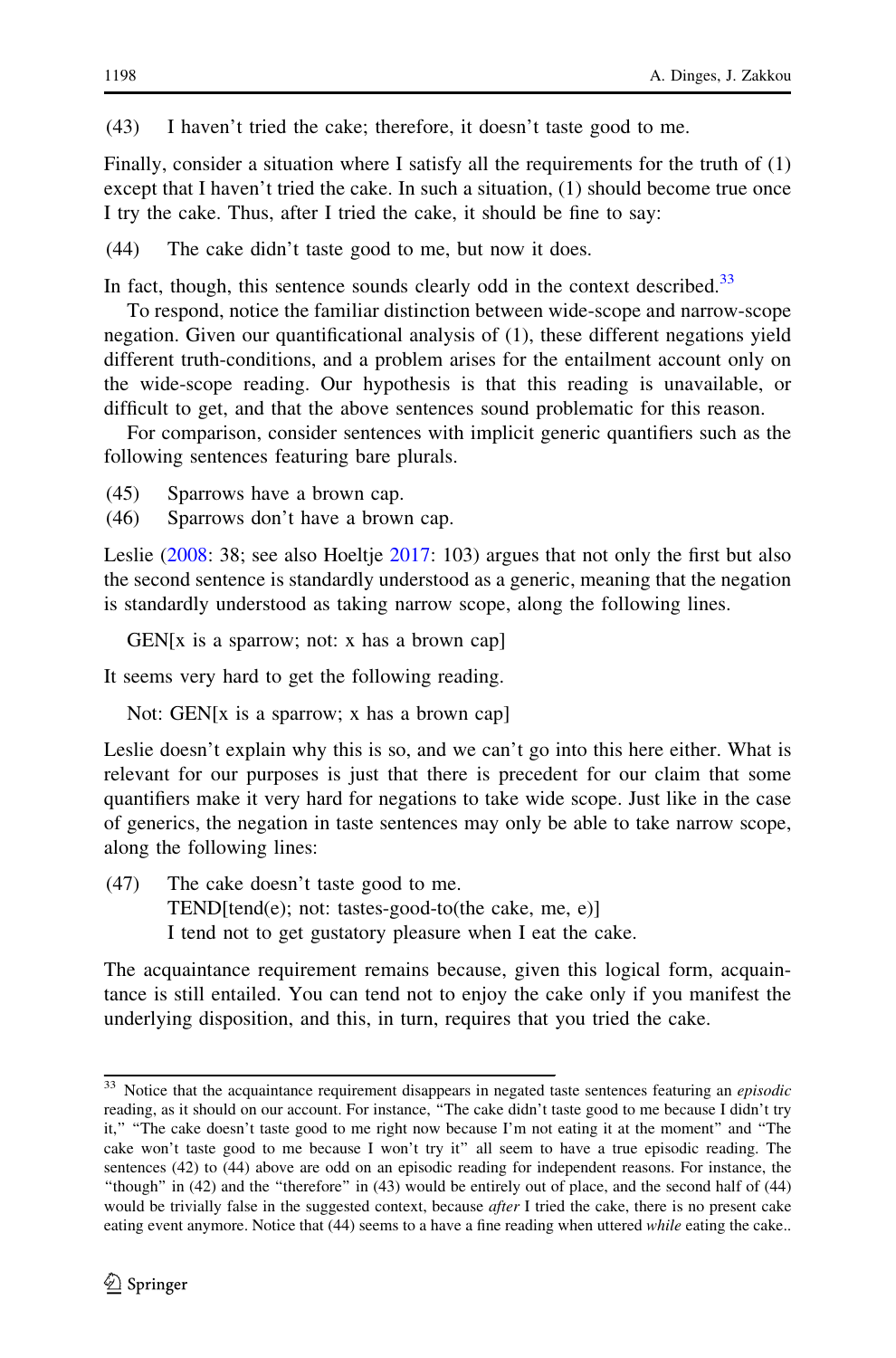<span id="page-16-0"></span>Admittedly, the relevant generics can receive wide-scope interpretations in special contexts.

(48) A: Sparrows have a brown cap.—B: Sparrows don't have a brown cap. There are house sparrows and tree sparrows, and only the latter have a brown cap!

This is not a problem though because the same seems to be true for taste sentences.

(49) A: The cake tastes good to Hannah.—B: The cake doesn't taste good to Hannah. She hasn't even tried it!

So if anything, these observations confirm the suggested analogy because they suggest that generics and taste sentences pattern in relevantly similar ways.<sup>34</sup>

Our account may still predict that sentences like ''It is false that the cake tastes good to me'' or ''It is not the case that the cake tastes good to me'' come out as true when I haven't tried the cake. We have no firm intuitions about these clunky and marginal sentences, though, and so we think it's fine to endorse these theoretical commitments. Though some unanswered questions about the entailment proposal remain, we turn now to show how our approach can be extended to the realm of character traits.<sup>35</sup>

## 5 Character traits

Consider sentences ascribing character traits such as

 $(50)$  Hannah is brave.  $(=(13))$ 

Initially, it may seem natural to analyze this sentence dispositionally such that Hannah is brave iff she is disposed to act bravely when she encounters situations that call for bravery (see footnote 7). This analysis, however, faces an immediate challenge, for it seems that assertions of (13) are problematic if Hannah hasn't manifested bravery before. Alston [\(1970](#page-21-0): 62) states this requirement as follows (see also footnote 8).

[U]nless P has obeyed some orders, it cannot be correct to call him obedient [...]. A person who has never obeyed any orders might be correctly called "potentially obedient," "an obedient type," or "a person who would be

<sup>&</sup>lt;sup>34</sup> Once more, bare PPTs may behave differently. Ninan ([2014:](#page-22-0) 298) suggests that the following sounds bad. ''The lobster rolls at Neptune Oyster aren't tasty—I haven't even tasted them!''

<sup>&</sup>lt;sup>35</sup> One further worry with the entailment account is that the entailment relation to TRIED is too strong. For instance, it may seem fine to say ''The cake doesn't taste good to me'' when you only know that the cake contains an ingredient that you strongly dislike (e.g. cloves). Our tentative response is, first, that we're unsure about the intuitions. To us, it still sounds better to say ''The cake won't/wouldn't taste good to me.'' Second, this could be a case of pragmatically unobjectionable linguistic laziness or maybe overstatement. Notice the importance here of focusing on languages like English where there is a comparatively sharp distinction between future and present tense. Intuitions are less clear in languages like German where one and the same sentence can often receive both a present and a future reading, and where a superficially present tense sentence can thus seem fine because it's heard as future directed.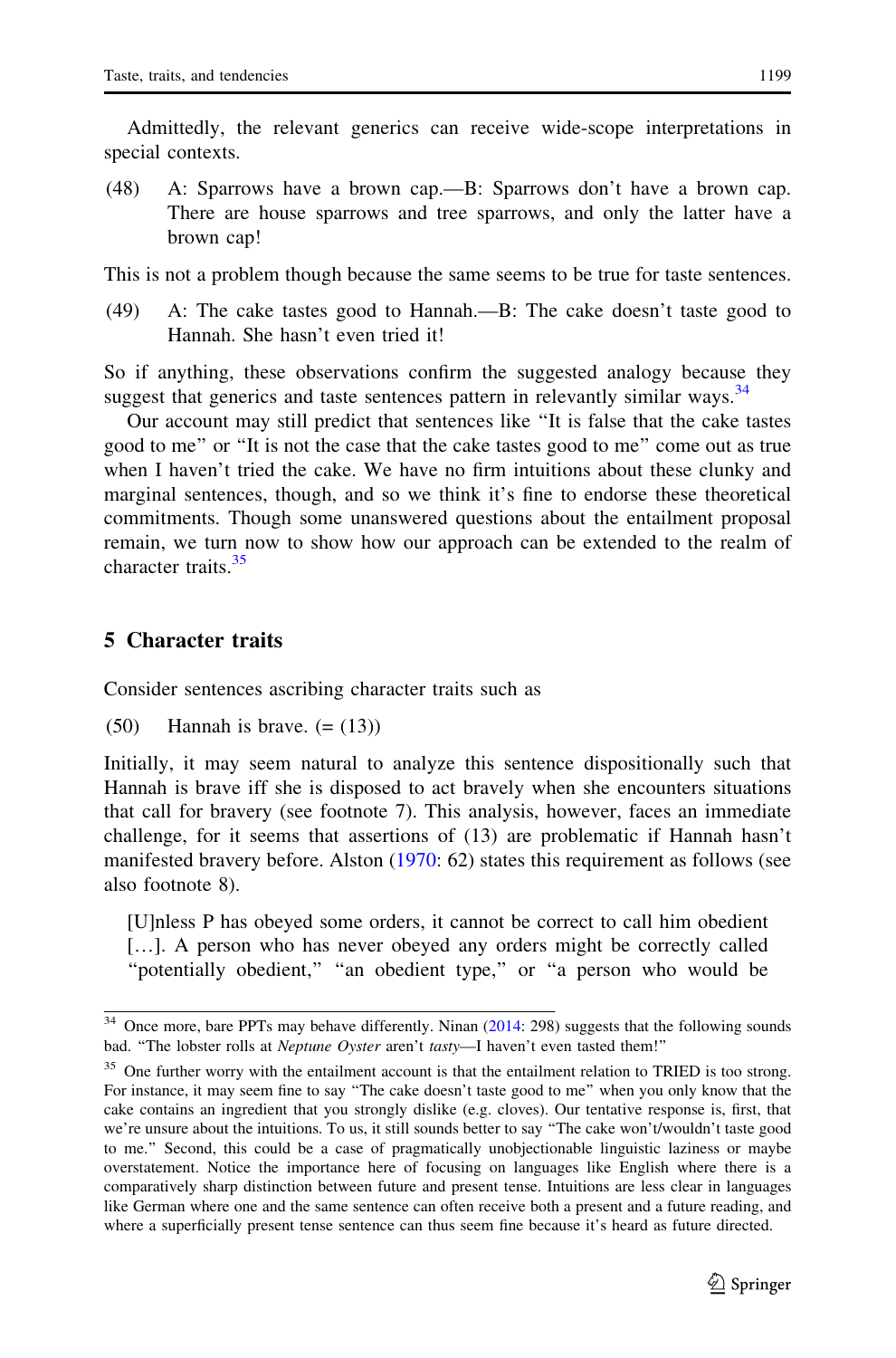obedient if he had the chance''; but we could not be justified in terming him "obedient" tout court. The occurrence of some instance of the correlated manifestation category is a necessary, though not sufficient, condition for the application of the trait term.

Alston (and others) primarily focus on the requirement that the relevant disposition has to have been *manifested* to properly ascribe the trait in question. For presentational purposes, we'll focus instead on an immediate consequence of this requirement. Dispositions normally have stimulus conditions, and they manifest themselves only when these conditions obtain.<sup>36</sup> Thus, if proper ascriptions of e.g. braveness require manifestations of braveness, they also require that the subject in question once faced the stimulus conditions for acting bravely, i.e. she must have faced a situation that called for bravery. Our question in what follows will be how this latter requirement—the stimulus requirement, as we will call it—arises.

The options seem to be more or less the same as in the case of taste. Dispositionalists can appeal to conversational implicatures, semantic presuppositions and epistemic norms of assertion. Only expressivism no longer looks like an option because ascriptions of character traits don't seem to express anything other than a belief in the proposition expressed. The alternative is to abandon the dispositional analysis and to replace it e.g. with an analysis in terms of tendencies. In what follows, we'll argue that, since the data are parallel to the case of taste, the appeal to tendencies is most promising.

To begin with, notice the familiar ambiguity between stative and episodic readings in past and future tense sentences ascribing character traits.

- (51) Hannah was brave.
- (52) Hannah will be brave.

These sentences can suggest either that Hannah acted or will act bravely on a specific past or future occasion or that her standing properties have or will change. We can once more capture this ambiguity if we introduce the property brave(Hannah, e), which applies just in case e is an event of Hannah acting bravely. The two readings can now be described as follows, where  $e_{\text{past}}$  and  $e_{\text{fut}}$  are actual past or future salient events.

(53) Hannah was brave/Hannah will be brave. (= (51/52)) Episodic: brave(Hannah,  $e_{\text{past}}/e_{\text{fut}}$ ) Stative: Q[e is in the past/future, ...; brave(Hannah, e)]

The stimulus requirement is easily explained in the case of episodic readings, for if Hannah acted or will act bravely, there was or will be an opportunity for doing so. A past or future directed stimulus requirement is thus entailed. The question remains how to explain the stimulus requirement on the stative reading.

We begin with the options for the dispositionalist, who spells out the stative reading as follows.

<sup>&</sup>lt;sup>36</sup> Alvarez ([2017a:](#page-22-0) 85) notes potential exceptions. See also Vetter ([2015\)](#page-22-0).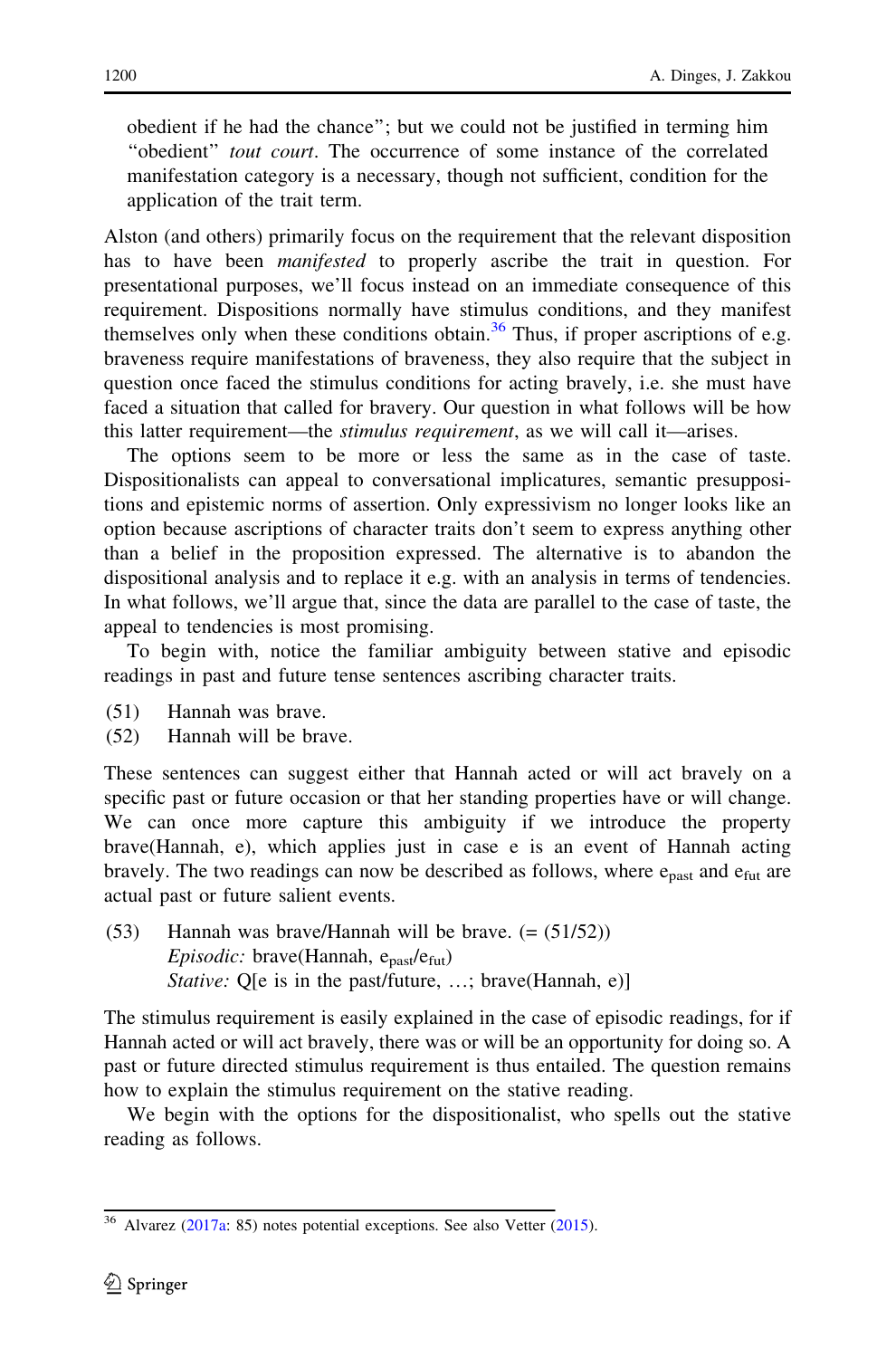$(54)$  Hannah is brave.  $(=(13))$ DISP[disp(e); brave(Hannah, e)] Hannah is disposed to act bravely when a situation calls for bravery.

Our discussion will be brief, and we will basically just point out that the intuitive data are parallel to the case of relativized PPTs. Readers may return to the discussion of relativized PPTs for details.

Consider an account where the stimulus requirement is a conversational implicature. Such an account is problematic because the stimulus requirement doesn't seem cancellable. The following sentence, for instance, sounds odd.

(55) Hannah is brave, though she never encountered a challenging situation in her life.

Focusing on the manifestation rather than the stimulus requirement, Hampshire [\(1953](#page-22-0): 6) similarly points out that ''[o]ne cannot normally say that someone is ambitious and generous, while denying that he has ever either acted or calculated in a generous and ambitious manner.'' Furthermore, it seems not only odd to assert that Hannah is brave but also to outright believe this when Hannah never had the opportunity to act bravely.

Consider the idea that the stimulus requirement is a presupposition. This is problematic because the alleged presupposition fails to project in relevant embeddings. The following sentences no longer suggest that Hannah had the opportunity to act bravely.

- (56) a. If Hannah is brave, then I want her in my unit.
	- b. Hannah might be brave.
	- c. Is Hannah brave?

Anand and Korotkova's [\(2018](#page-22-0)) presupposition account in terms an evidential restriction to direct knowledge cannot be transposed to the domain of character traits (as they would readily acknowledge), for you can easily assert (13) if you know from testimony that Hannah consistently acted bravely whenever the opportunity arose.

This leaves us with the epistemic account. This account is problematic because, first, there are cases where we are in a position to know that a subject has a disposition, and yet we cannot properly ascribe the corresponding character trait to them. With respect to regular dispositions, Alvarez ([2017a](#page-22-0): 75) notes that ''it makes sense to say of *this tumbler* that it is fragile because it is made of glass and *glass* is fragile.'' She goes on to note that ''this is not so with character traits for, even if we discovered reliable correlations between certain character traits and, say, genetic make-up, or neural features, or upbringing, or nationality, etc., we still could not attribute the trait to the person independently of whether she had manifested it'' (84). Intuitions may be weaker here than in the case of taste, if only because the scenarios Alvarez envisages are so remote. The mentioned correlations, at least as far as we know them to date, come nowhere close to being reliable enough to support knowledge. We still think that Alvarez is on to something (see also her remarks on p. 80).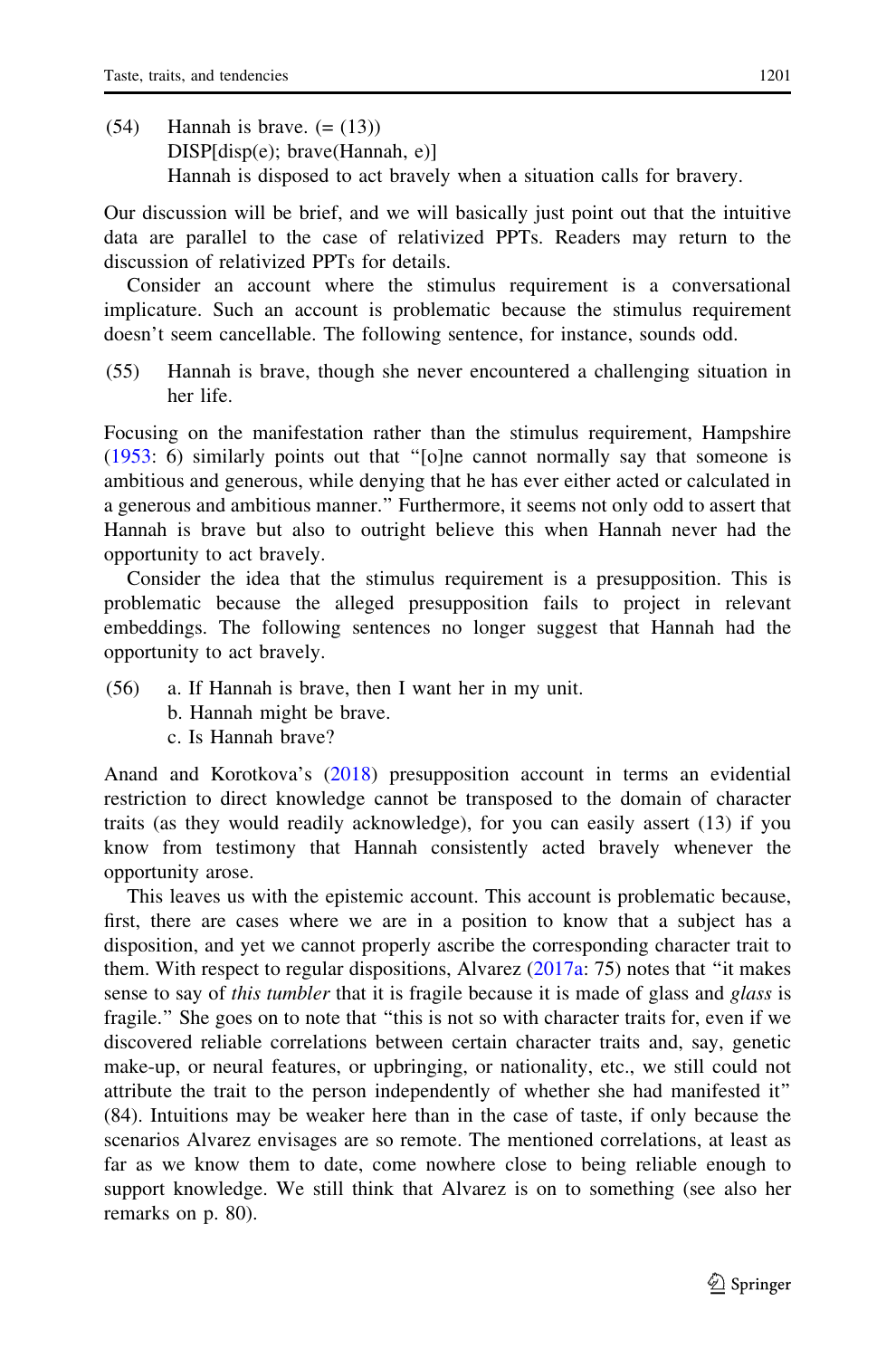Second, the epistemic account makes it puzzling why the following sentences sound off.

(57) Hannah is probably brave; but she never encountered a challenging situation in her life.

Better: Hannah would probably be brave, but she never encountered a challenging situation in her life.

(58) Hannah was probably brave before we drugged her with the wimp-drug, but she never encountered a challenging situation in her life. Better: Hannah would probably have been brave before we drugged her with the wimp-drug, but she never encountered a challenging situation in her life.

Alvarez [\(2017a:](#page-22-0) 81) expresses related intuitions when she writes that ''the claim that someone who has never manifested courage in any way whatsoever is, for all we know, a courageous person is a claim that is, if not contradictory, at least in search of meaning.'' She considers ''for all we know'' instead of ''probably,'' but it is clear from the context that she would say the same about ''probably.'' (Notice that, even though ''for all we know'' is closer to ''might'' in many respects, it doesn't have the same potential for future-directness.)

Taken together, these considerations put pressure on the dispositional analysis. We thus suggest replacing this analysis by an analysis in terms of tendencies.

 $(59)$  Hannah is brave.  $(=(13))$ TEND[tend(e); brave(Hannah, e)] Hannah tends to act bravely when a situation calls for bravery.

The stimulus requirement comes out as an entailment of the proposition expressed, and the presented data can be explained as discussed before in the domain of taste.

Indeed, Alvarez [\(2017a\)](#page-22-0) suggests just such an account (see also Alvarez [2017b:](#page-22-0) 127–128). She says that ''behaviour (broadly conceived) within the range typical of a character trait is *necessary* for one to have the character trait"  $(83)$ .<sup>37</sup> She notes further that this is supposed to be ''consistent with thinking of character traits as dispositional'' (85). She doesn't specify exactly how to achieve this consistency, but the natural thought is that traits are dispositions that have been manifested before. Alvarez also suggests the label ''tendency'' (85) to capture these manifested dispositions, which inspired our own terminological choice above.<sup>38</sup>

Alvarez bases her case for the tendency view primarily on the indicated types of criticism of the epistemic account. We can see now that the case for her position is stronger than she makes it out to be because dispositionalist appeals to conversational implicature and presupposition don't fare any better. We are also

 $37$  She even claims that manifestations are "constitutive" (79) for having a character trait.

<sup>&</sup>lt;sup>38</sup> Notice that the tendency view must be distinguished from the "summary view" (see e.g. Miller [2014](#page-22-0): 18 for references and criticism; see also Alvarez [2017a:](#page-22-0) 80n23). On the tendency view, character traits depend on one's *present* dispositions along with *previous* manifestations. On the summary view, they depend just on the *previous* manifestations.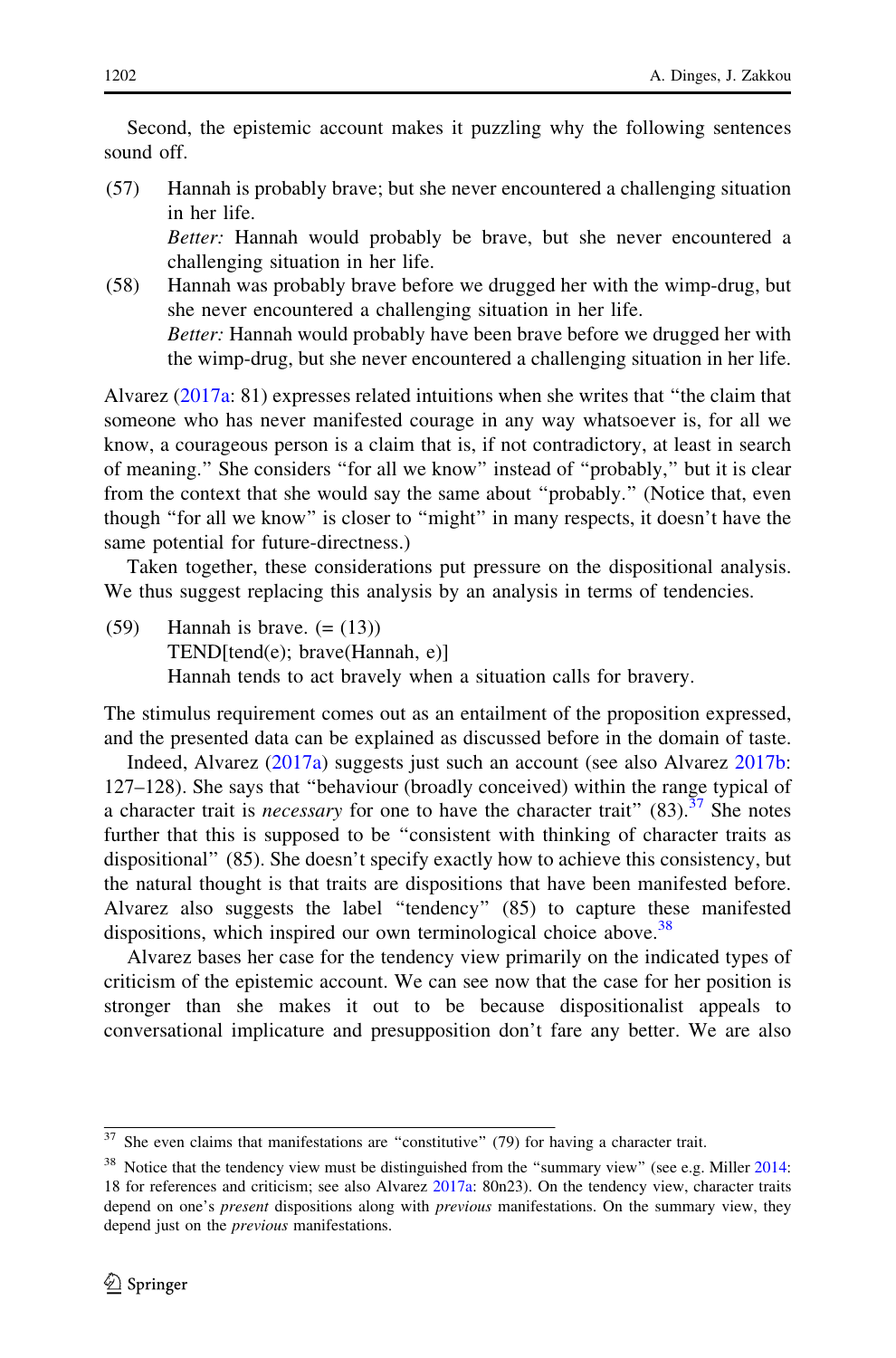familiar with a pressing challenge to the entailment account and with how to answer it.<sup>39</sup> Consider

(60) Hannah isn't brave.

This sentence seems to come with a stimulus requirement in that we can properly assert it only if Hannah once had the opportunity to act bravely (and, in this case, failed to act bravely). Similarly, the following sounds off, which seems puzzling on the tendency account.

(61) Hannah never had the opportunity to show braveness. Therefore, she isn't brave.

Brandt ([1970:](#page-22-0) 26) confirms this latter intuition: ''Suppose we knew a given person had lived a very sheltered life and had never been required to act in the face of a serious threat. […] Would we infer of such a person that he cannot be courageous? Surely not.''

Finally, suppose Hannah satisfied all the braveness conditions except for the stimulus requirement and now acted bravely for the first time. Contrary to the entailment account, we cannot properly assert the following sentence subsequent to her first brave act.

(62) Hannah wasn't brave, but now she is.

To respond, we can point out once more that this behavior is familiar from generics, where negations standardly take narrow scope. (60) is read as

TEND[tend(e); not: brave(Hannah, e)]

Hannah tends not to act bravely when a situation calls for bravery.

The stimulus requirement remains in place for this reason. Once more, special contexts can trigger a wide-scope reading.

(63) A: Hannah is brave.—B: Hannah isn't brave. She never encountered a challenging situation in her life!

As we saw, this is parallel to the case of generics.

In sum, a strong case can be made for a tendency account of character traits, and such an account has been independently suggested in the literature. This shows that the notion of a tendency is independently useful and not just an ad hoc invention to deal with the acquaintance requirement.

## 6 General upshots

Ascriptions of relativized gustatory properties come with an acquaintance requirement while ascriptions of character traits come with a stimulus requirement. We can see now that both these requirements are properly classified as a stimulus

<sup>39</sup> Alvarez ([2017a:](#page-22-0) 79–85) addresses some further potential challenges.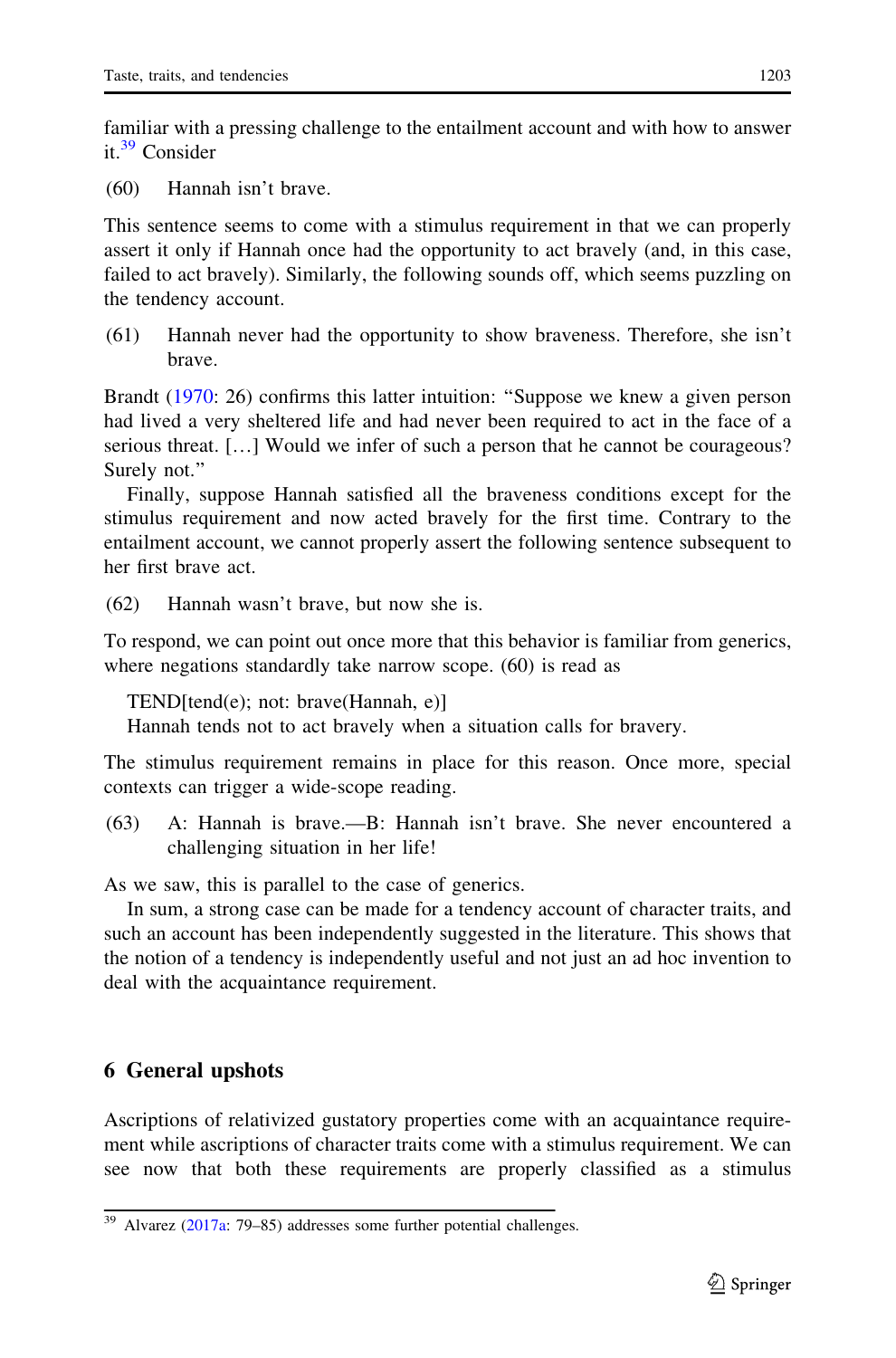<span id="page-21-0"></span>requirement. Tendencies, just like dispositions, come with certain stimulus conditions. In the case of relativized gustatory properties, these are occasions where one tries the food in question. In the case of braveness, they are opportunities for acting bravely. In each case, these stimulus conditions must have occurred to properly ascribe the relevant property, giving rise to a stimulus requirement. In each case, there is also a corresponding manifestation requirement. In the case of unnegated/negated taste sentences, you must have enjoyed/failed to enjoy the cake while eating it. In the case of braveness ascriptions/denials, you must have acted bravely/failed to act bravely when the opportunity arose. These unifying observations put pressure on any account of the acquaintance requirement that fails to generalize to other stimulus or manifestation requirements. Expressivist accounts and views in terms of evidential presuppositions, as applied to relativized PPTs, have a hard time here.

We have offered a unified account of the acquaintance requirement and the stimulus requirement in the domain of character traits. We have argued that the acquaintance requirement is best explained as an entailment, and we went on to show that analogous considerations strengthen the case for an entailment account of the stimulus requirement. In each case, the relevant entailment can be generated by replacing dispositions with tendencies. Indeed, tendencies may play an even larger role. Alvarez ([2017b\)](#page-22-0), for instance, suggests that desires should be understood as tendencies rather than dispositions, habituals such as ''Hannah smokes'' are another potential domain of application (Krifka et al. [1995:](#page-22-0) 54; Alvarez [2017b:](#page-22-0) 127–128) and so are the numerous experiential predicates mentioned in the introduction. We'll leave this for another occasion.

Acknowledgements We are grateful to Brendan Balcerak Jackson, Delia Belleri, Jochen Briesen, Miguel Hoeltje, Katharina Felka, Nils Franzén, Dan López de Sa, Jonathan Schaffer, Alex Steinberg, Barbara Vetter, Emanuel Viebahn, Timothy Williamson, Dan Zeman and an anonymous reviewer for very helpful comments. We would also like to thank *philangling* as well as audiences in Barcelona, Berlin, Erlangen, Hamburg, Skálholt, Tübingen and Warsaw. The study was funded by Deutsche Forschungsgemeinschaft (Grant Number DI 2172/1-1). Open Access funding provided by Projekt DEAL

Open Access This article is licensed under a Creative Commons Attribution 4.0 International License, which permits use, sharing, adaptation, distribution and reproduction in any medium or format, as long as you give appropriate credit to the original author(s) and the source, provide a link to the Creative Commons licence, and indicate if changes were made. The images or other third party material in this article are included in the article's Creative Commons licence, unless indicated otherwise in a credit line to the material. If material is not included in the article's Creative Commons licence and your intended use is not permitted by statutory regulation or exceeds the permitted use, you will need to obtain permission directly from the copyright holder. To view a copy of this licence, visit [http://](http://creativecommons.org/licenses/by/4.0/) [creativecommons.org/licenses/by/4.0/.](http://creativecommons.org/licenses/by/4.0/)

#### References

Alston, W. P. (1970). Toward a logical geography of personality. Traits and deeper lying personality characteristics. In H. E. Kiefer & M. K. Munitz (Eds.), Mind, science, and history (pp. 59–92). Albany, NY: State University of New York Press.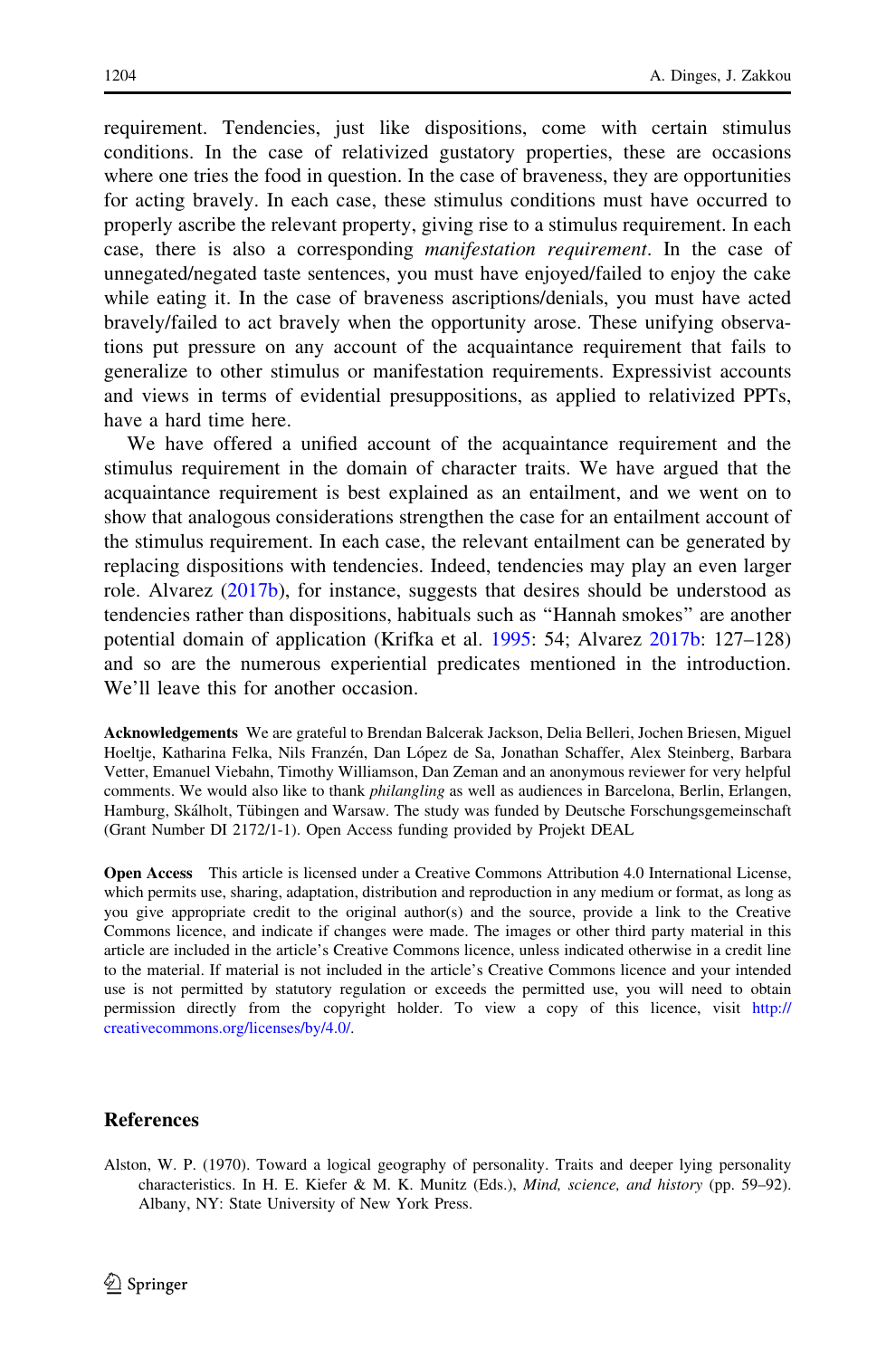- <span id="page-22-0"></span>Alvarez, M. (2017a). Are character traits dispositions? Royal Institute of Philosophy Supplement, 80, 69–86.
- Alvarez, M. (2017b). Desires, dispositions and the explanation of action. In J. A. Deonna & F. Lauria (Eds.), The nature of desire (pp. 119–135). Oxford: Oxford University Press.
- Anand, P., & Korotkova, N. (2018). Acquaintance content and obviation. In U. Sauerland & S. Solt (Eds.), Proceedings of Sinn und Bedeutung 22 (pp. 55–72).
- Anthony, A. (2016). Experience, evaluation and faultless disagreement. Inquiry, 59(6), 686–722.
- Benton, M. A., & Turri, J. (2014). Iffy predictions and proper expectations. Synthese, 191(8), 1857–1866.
- Brandt, R. (1970). Traits of character. A conceptual analysis. American Philosophical Quarterly, 7(1), 23–37.
- Budd, M. (2003). The acquaintance principle. British Journal of Aesthetics, 43(4), 386–392.
- Bylinina, L. (2017). Judge-dependence in degree constructions. Journal of Semantics, 34(2), 291–331.
- Cappelen, H., & Hawthorne, J. (2009). Relativism and monadic truth. New York, NY: Oxford University Press.
- Chomsky, N. (1972). Studies on semantics in generative grammar. The Hague: Mouton.
- Condoravdi, C. (2002). Temporal interpretation of modals. Modals for the present and for the past. In D. I. Beaver (Ed.), The construction of meaning (pp. 59–88). Stanford, CA: CSLI Publications.
- Douven, I. (2010). The pragmatics of belief. Journal of Pragmatics, 42, 35–47.
- Egan, A. (2014). There's something funny about comedy. A case study in faultless disagreement. Erkenntnis, 79(1), 73–100.
- Franzén, N. (2018). Aesthetic evaluation and first-hand experience. Australasian Journal of Philosophy, 96(4), 669–682.
- Giannakidou, A., & Mari, A. (2018). A unified analysis of the future as epistemic modality. Natural Language & Linguistic Theory, 36(1), 85–129.
- Grice, H. P. (1989). Studies in the way of words. Cambridge, MA: Harvard University Press.
- Hampshire, S. (1953). Dispositions. Analysis, 14(1), 5–11.
- Hoeltje, M. (2017). Generics and ways of being normal. Linguistics and Philosophy, 40(2), 101–118.
- Hopkins, R. (2000). Beauty and testimony. Royal Institute of Philosophy Supplement, 47, 209–236.
- Hopkins, R. (2001). Kant, quasi-realism, and the autonomy of aesthetic judgement. *European Journal of* Philosophy, 9(2), 166–189.
- Hopkins, R. (2011). How to be a pessimist about aesthetic testimony. Journal of Philosophy, 108(3), 138–157.
- Huemer, M. (2007). Moore's paradox and the norm of belief. In S. Nuccetelli & G. Seay (Eds.), *Themes* from G.E. Moore. New essays in epistemology and ethics (pp. 142–157). Oxford: Oxford University Press.
- Klecha, P. (2014). Diagnosing modality in predictive expressions. Journal of Semantics, 31(3), 443–455.
- Krifka, M., Pelletier, F. J., Carlson, G. N., et al. (1995). Genericity. An introduction. In G. N. Carlson & F. J. Pelletier (Eds.), The generic book (pp. 1–124). Chicago, IL: The University of Chicago Press.
- Lackey, J. (1999). Testimonial knowledge and transmission. The Philosophical Quarterly, 49(197), 471–490.
- Leslie, S.-J. (2008). Generics. Cognition and acquisition. The Philosophical Review, 117(1), 1–47.
- MacFarlane, J. (2014). Assessment sensitivity: Relative truth and its applications. Oxford: Oxford University Press.
- Manley, D., & Wasserman, R. (2008). On linking dispositions and conditionals. Mind, 117(465), 59–84. Miller, C. B. (2014). Character and moral psychology. Oxford: Oxford University Press.
- Mothersill, M. (1984). Beauty restored. Oxford: Clarendon Press.
- Ninan, D. (2014). Taste predicates and the acquaintance inference. *Proceedings of SALT*, 24, 290–309.

Pearson, H. (2013). A judge-free semantics for predicates of personal taste. Journal of Semantics, 30(1), 103–154.

- Rudolph, R. E. (2020). Talking about appearances. The roles of evaluation and experience in disagreement. Philosophical Studies, 177(1), 197–217.
- Scruton, R. (1998). Art and imagination: A study in the philosophy of mind. South Bend, IND: St. Augustine's Press.
- Simion, M. (2016). Assertion: Knowledge is enough. Synthese, 193(10), 3041–3056.
- Sutton, J. (2005). Stick to what you know. *Nou*<sup>s</sup>s, 39(3), 359–396.
- Vetter, B. (2015). Potentiality: From dispositions to modality. Oxford: Oxford University Press.
- von Fintel, K., & Gillies, A. S. (2010). Must…stay…strong! Natural Language Semantics, 18(4), 351–383.